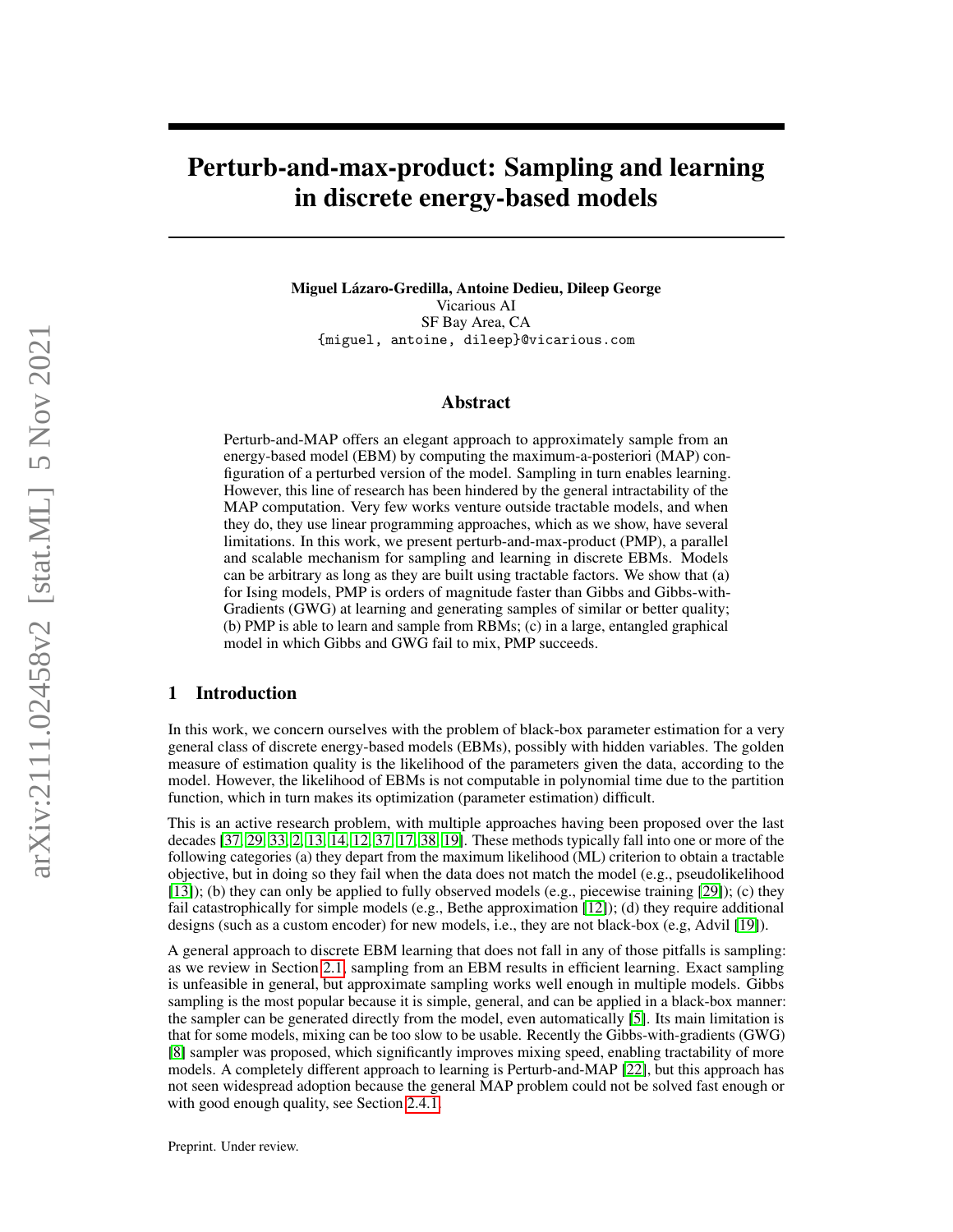In this work, we show that max-product, a relatively under-utilized algorithm, can be used to perform good enough MAP inference in many non-tractable cases very fast. Thus, perturb-and-max-product not only expands the applicability of perturb-and-MAP to new scenarios (we show that it can sample in highly entangled and multimodal EBMs in which the state-of-the-art GWG and traditional Perturb-and-MAP fail) but can also be much faster in practice than the state-of-the-art GWG.

## 2 Background

We review here ML learning, Perturb-and-MAP, belief propagation, and how they connect.

#### <span id="page-1-0"></span>2.1 Sampling and learning in discrete EBMs

**Notation:** Consider an EBM with variables x described by a set of A factors  $\{\phi_a(x_a;\theta_a)$  $\theta_a^{\top} \phi_a(x_a) \}_{a=1}^A$  and I unary terms  $\{\phi_i(x_i;\theta_i) = \theta_i^{\top} \phi_i(x_i)\}_{i=1}^I$ :  $x_a$  is the subset of variables used in factor  $a, \theta_a$  is a vector of factor parameters and  $\phi_a(x_a;\theta_a)$  is a vector of factor sufficient statistics. For the unary terms, the sufficient statistics  $\phi_i(x_i; \theta_i)$  are the indicator functions, which are set to 1 when the variable takes a given value and to zero otherwise. The energy of the model can be expressed as  $E(x) = -\sum_{a=1}^{A} \phi_a(x_a; \theta_a) - \sum_{i=1}^{I} \phi_i(x_i; \theta_i)$  or, collecting the parameters and sufficient statistics in corresponding vectors,  $E(x) = -\Theta_a^{\top} \Phi_a(x) - \Theta_i^{\top} \Phi_i(x) = -\Theta^{\top} \Phi(x)$ .

Given a discrete data set  $\mathcal{D} \equiv \{x^{(n)}\}_{i=1}^N$ , where  $x \in \{0, \ldots, M-1\}^D$ , the log-likelihood of the parameters for a generic EBM in which some variables  $(x_h)$  are hidden can be expressed as

$$
\mathcal{L}(\Theta|\mathcal{D}) = \frac{1}{N} \sum_{n=1}^{N} \log p(x^{(n)}; \Theta) = \frac{1}{N} \sum_{n=1}^{N} \log \sum_{x_h} \exp(\Theta^{\top} \Phi(x^{(n)}, x_h)) - \log \sum_{x} \exp(\Theta^{\top} \Phi(x)) \tag{1}
$$

The learning problem can be described as efficiently maximizing the key quantity Eq. [\(1\)](#page-1-1). However, Eq. [\(1\)](#page-1-1) can only be computed for small models, due to the summation over  $x$  (the partition function), which involves an exponential number of summands. In order to use gradient ascent methods, we need the gradient of Eq. [\(1\)](#page-1-1) w.r.t.  $\Theta$ , which is  $\nabla_{\Theta} \mathcal{L}(\Theta|\mathcal{D}) = \frac{1}{N} \sum_{n=1}^{N} \langle \Phi(x^{(n)}, x_h) \rangle_{p(x_h|x^{(n)};\Theta)}$  $\langle \Phi(x) \rangle_{p(x;\Theta)}$ . From this gradient we can make two standard observations: First, at a maximum of Eq. [\(1\)](#page-1-1), the expectation of the sufficient statistics according to the data and the model match, since the gradient needs to be zero. Second, sampling enables efficient learning: we can efficiently approximate the expected sufficient statistics, with no bias, by sampling from the model (both unconditionally and conditioned on  $x^{(n)}$ ). Exact sampling is also unfeasible, so we turn to approximate sampling.

#### 2.2 Perturb-and-MAP

In [\[22\]](#page-11-5), a family of samplers, including the following convenient form, was proposed:

<span id="page-1-2"></span><span id="page-1-1"></span>
$$
x^{(s)} = \underset{x}{\operatorname{argmax}} \left\{ \Theta_a^{\top} \Phi_a(x) + (\Theta_i + \varepsilon^{(s)})^{\top} \Phi_i(x) \right\} \tag{2}
$$

where  $\varepsilon^{(s)}$  is a random perturbation vector with as many entries as  $\Theta_i$  (i.e.,  $\sum_i |x_i|$  entries, where |x<sub>i</sub>| is the cardinality of variable  $x_i$ ). This means that to generate a sample, first we draw  $\varepsilon^{(s)}$  from some distribution, use it to additively perturb the unary terms, and then we solve a standard maximum a posteriori (MAP) problem on the perturbed model.

While MAP inference is NP-complete, it is easier than partition function computation which is #P-complete. In fact, in log-supermodular models, such as attractive Ising models, the exact MAP can be computed using graph-cuts, but the partition function still needs exponential time.

The distribution of the samples  $\{x^{(s)}\}$  will of course depend on the perturbation density. We exclusively use independent, zero-mean densities  $\varepsilon \sim \text{Gumbel}(\varepsilon; -c, 1)$ , where  $c \approx 0.5772$  is the Euler-Mascheroni constant. With this choice, models with only unary terms result in the exact Gibbs distribution  $p(x^{(s)}) \propto \exp(\Theta^\top \Phi(x^{(s)}))$  (see Lemma 1, [\[22\]](#page-11-5)). More realistic models containing non-unary terms, will in general *not* match the Gibbs density, but will approximate it.

The Perturb-and-MAP approach also allows for the computation of an upper bound on the partition function,  $\log \sum_{x} \exp(\Theta^{\top} \Phi(x)) \leq \left\langle \max_{x} (\Theta_a^{\top} \Phi_a(x) + (\Theta_i + \varepsilon)^{\top} \Phi_i(x)) \right\rangle_{p(\varepsilon)},$  (see Corollary 1,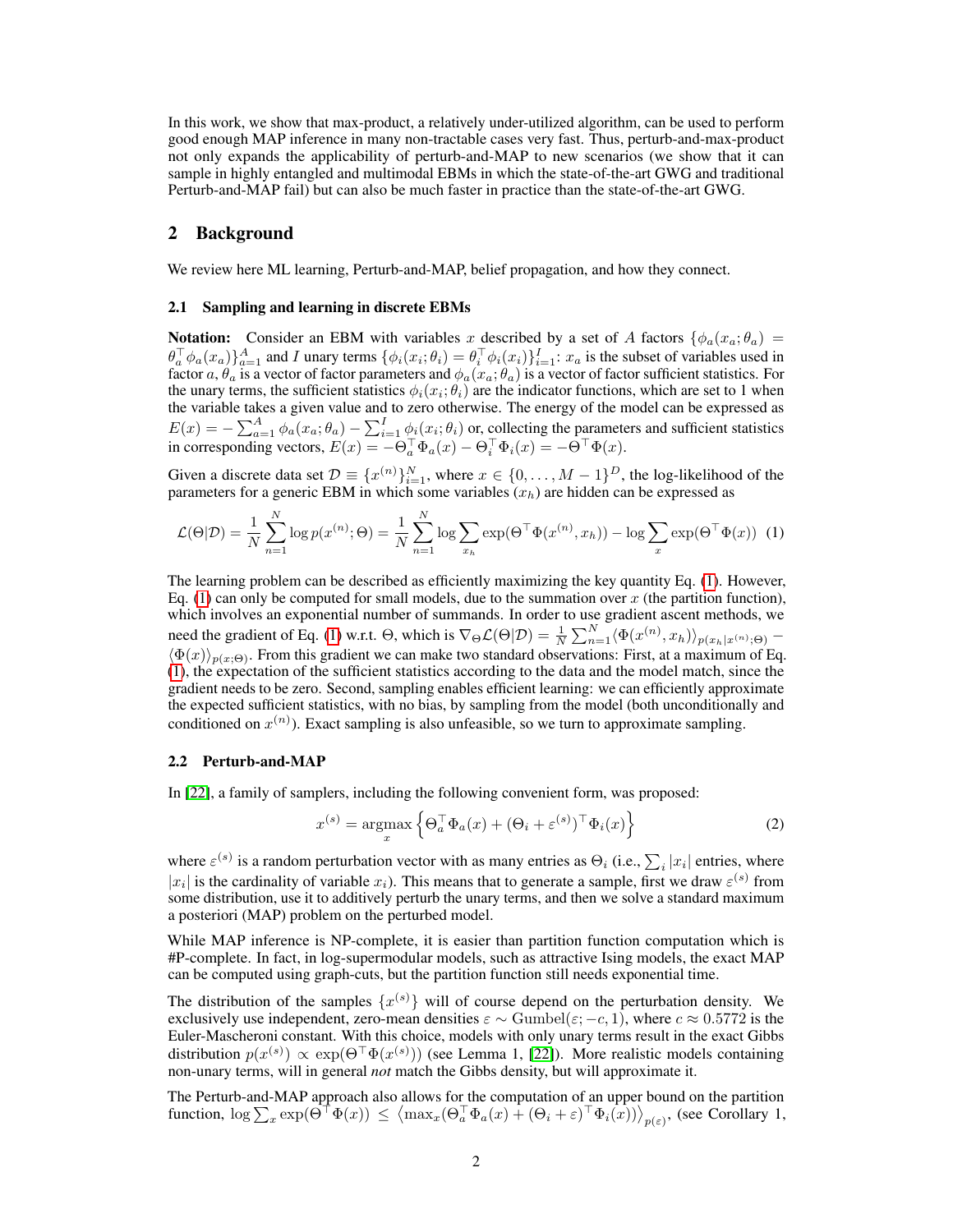[\[10\]](#page-10-7)). If we use this approximation in the log-likelihood [\(1\)](#page-1-1), we get a much easier target for optimization

<span id="page-2-0"></span>
$$
\hat{\mathcal{L}}(\Theta|\mathcal{D}) = \frac{1}{N} \sum_{n=1}^{N} \left\langle \max_{x_h} (\Theta_a^{\top} \Phi_a(x^{(n)}, x_h) + (\Theta_i + \varepsilon)^{\top} \Phi_i(x^{(n)}, x_h)) \right\rangle_{p(\varepsilon)} \n- \left\langle \max_x (\Theta_a^{\top} \Phi_a(x) + (\Theta_i + \varepsilon)^{\top} \Phi_i(x)) \right\rangle_{p(\varepsilon)}.
$$
\n(3)

whose gradient is  $\nabla_{\Theta} \hat{\mathcal{L}}(\Theta|\mathcal{D}) = \frac{1}{N} \sum_{n=1}^{N} \Phi(x^{(n)}_-, x_h)_{\hat{p}(x_h|x^{(n)},\Theta)} - \langle \Phi(x) \rangle_{\hat{p}(x;\Theta)}$ , where  $\hat{p}(\cdot;\Theta)$  is a (possibly conditional) sampler of the form of Eq. [\(2\)](#page-1-2). Note that this gradient has the same form as the gradient of the true likelihood, but with the exact sampler replaced by the approximate one. So this can be thought of as the approximate gradient of the true log-likelihood, or as the true gradient of the approximate log-likelihood.

The expectations in Eq. [\(3\)](#page-2-0) and its gradient can be easily approximated, without bias, using the sample mean. Thus, we can use stochastic gradient descent (SGD) and minibatches, to get a generally applicable technique for graphical models *if* we can solve the MAP problem efficiently. So far, the application of perturb-and-MAP has been restricted to models whose structure allowed exact MAP solutions or allowed LP relaxations of the MAP problem to produce accurate results. As we show in Section [5.2,](#page-5-0) even simple Ising models violate these assumptions.

#### 2.3 The Bethe approximation and belief propagation

To make perturb-and-MAP more widely useful, we need a more general (even if approximate) approach to MAP inference. Here we describe a way to achieve this leveraging the Bethe free energy, which uses a variational formulation and a modified entropy to approximate the partition function.

Using an arbitrary variational distribution  $q(x)$  we can lower bound the partition function using the expectation of the free energy. At the maximum with respect to this  $q(x)$ , we obtain the equality:

<span id="page-2-1"></span>
$$
\beta^{-1} \log \sum_{x} \exp(\beta \Theta^{\top} \Phi(x)) = \max_{q(x)} \left\{ \langle \Theta^{\top} \Phi(x) \rangle_{q(x)} + \beta^{-1} \mathcal{H}(q(x)) \right\} \tag{4}
$$

where  $\mathcal{H}(q(x)) = -\sum_{x} q(x) \log q(x)$  is the entropy and  $\beta$  is an *inverse temperature* parameter. At  $\beta = 1$ , the l.h.s. of Eq. [\(4\)](#page-2-1) becomes the log-partition function. At  $\beta \to \infty$  and with perturbing  $\Theta$ , the problem posed by Eq. [\(4\)](#page-2-1) matches the one in Eq. [\(2\)](#page-1-2). We keep this temperature parameter throughout our derivation. The maximization in [\(4\)](#page-2-1) is still intractable, so we introduce two approximations and we obtain

<span id="page-2-2"></span>
$$
\max_{q_a(x_a), q_i(x_i)} \sum_{a=1}^A \langle \phi_a(x_a; \theta_a) \rangle_{q_a(x_a)} + \sum_{i=1}^I \langle \phi_i(x_i; \theta_i) \rangle_{q_i(x_i)} + \beta^{-1} \mathcal{H}_B(q_a(x_a), q_i(x_i))
$$
  
s.t. 
$$
\sum_{x_{a\setminus i}} q_a(x_a) = q_i(x_i), \sum_{x_i} q_i(x_i) = 1, q_a(x_a) \ge 0,
$$

which is the Bethe approximation of the log-partition function [\[39\]](#page-12-0). These approximations are (a) the use of the Bethe free entropy  $\mathcal{H}_B(q_a(x_a), q_i(x_i)) = \sum_a \mathcal{H}(q_a(x_a)) + \sum_i (1 - f_i)\mathcal{H}(q_i(x_i))$ (which is exact for trees, approximate for loopy models) instead of the exact entropy; and (b) the use of locally consistent pseudo-marginals  $q_a(x_a)$  and  $q_i(x_i)$ , which might not correspond to any joint density  $q(x)$ .

To convert this into an unconstrained optimization problem, we move to the dual. The dual variables are called "messages", since there is one of them associated to each factor-variable pair. See [\[40\]](#page-12-1) for details. Setting the gradient to 0, we recover the belief propagation fixed-point equations

$$
m_{i \to a}(x_i) = \phi_i(x_i; \theta_i) + \sum_{b \in \text{nb}(i) \setminus a} m_{b \to i}(x_i)
$$
  

$$
m_{a \to i}(x_i) = \beta^{-1} \log \sum_{x_{k \setminus i}} e^{\beta \left(\phi_a(x_a; \theta_a) + \sum_{k \in \text{nb}(a) \setminus i} m_{k \to a}(x_k)\right)},
$$

where  $nb(\cdot)$  denotes the neighbors of a factor or variable. Updates must proceed sequentially, factor by factor. Convergence to a fixed point is not guaranteed for loopy models. We recover the primal quantities from the messages. In particular, the unary marginals are  $q_i(x_i) \propto \exp(\beta(\phi_i(x_i;\theta_i)) +$  $\sum_{b \in nb(i)} m_{b \to i}(x_i)$ ). The recovered primal value in Eq. [\(5\)](#page-2-2), for  $\beta = 1$ , is an approximation of the log-partition function, but cannot be used for learning in general, see [\[23,](#page-11-6) [12\]](#page-10-3), and Section [5.1.](#page-5-1)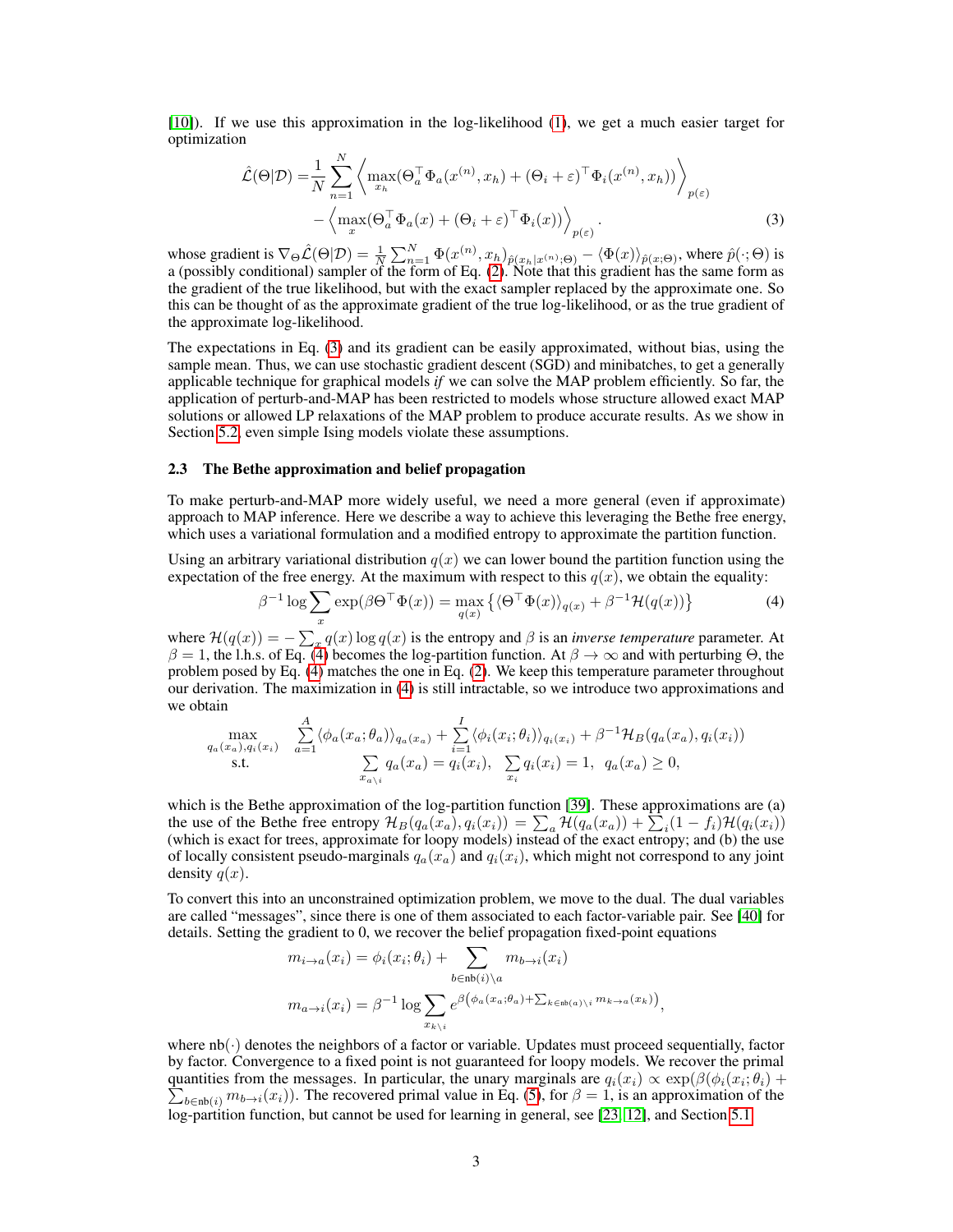#### 2.4 Max-product message passing

We are interested in the limit  $\beta \to \infty$  (zero temperature). The l.h.s. of Eq. [\(4\)](#page-2-1), i.e. the quantity that we are approximating, becomes  $\max_x \Theta^{\top} \Phi(x)$ , exactly the MAP problem. The update for  $m_{i\to a}(x_i)$  remains unchanged, the other simplifies to  $m_{a\to i}(x_i) = \max_{x_{k\setminus i}} \phi_a(x_a; \theta_a) + \sum_{k \in nb(a)\setminus i} m_{k\to a}(x_k)$ . The new "unary marginals"  $x_i = \arg \max_c \left\{ \phi_i(x_i = c; \theta_i) + \sum_{b \in nb(i)} m_{b \to i}(x_i = c) \right\}$  provide the maximizing configuration. This algorithm is known as max-product or belief revision. A damping factor  $0 < \alpha \leq 1$  in the message updates can be used without affecting the fixed points but improving convergence. In fact, even parallel updates often provide satisfactory results with as little as  $\alpha = \frac{1}{2}$ .

#### <span id="page-3-0"></span>2.4.1 The connection with linear programming

When taking the limit  $\beta \to \infty$ , the astute reader will have probably noticed that, rather than modifying the fixed point updates, we could have removed the entropy in the r.h.s. of Eq. [\(5\)](#page-2-2) and obtained a simple linear program (LP). Indeed, this is possible, and there is a vast literature on how to tackle the resulting LP (a continuous relaxation of the MAP problem) [\[7,](#page-10-8) [21,](#page-11-7) [16,](#page-10-9) [35,](#page-11-8) [20,](#page-11-9) [15,](#page-10-10) [34\]](#page-11-10). In fact, most approximate MAP inference research falls in this category, exploiting the convenience of the convexity of LPs.

It is common, although incorrect, to then assume that taking the limit  $\beta \to \infty$  in the fixed point equations, i.e., max-product, is just some sort of coordinate-wise dual algorithm to optimize the same LP. This is not the case. The connection between the LP and max-product has been studied in detail in [\[36\]](#page-11-11). Max-product is a minimax algorithm in the dual, and has different fixed points than the LP.

Here we argue that, for the purpose of sampling, max-product is superior to LP-based solvers. The perturbed MAP problems are highly multimodal, even for simple cases such as Ising models. The Bethe free energy is a non-convex function with multiple minima. As  $\beta \to \infty$ , all those minima flatten out, but still exist [\[36\]](#page-11-11), and become the fixed points of max-product, so the multimodality of the problem is preserved, and hopefully one of the modes is reached. In contrast, the LP approach merges all those minima into a single point or flat region, the global minimum, and the structure is lost. The relaxed solution of the LP on simple Ising models is often 0.5 for all or most variables, a result that cannot be rounded to any useful discrete answer. We assess this in our experiments.

# <span id="page-3-2"></span>3 Perturb-and-max-product (PMP) for sampling and learning

As explained in Section [2.4.1,](#page-3-0) LP-based solvers are not well-suited for perturb-and-MAP inference, and fail even in simple cases. Furthermore, max-product is an anytime algorithm whose precision can be controlled by the number of times that the messages are updated, much like the update steps of Gibbs sampling, enabling an easy trade-off between compute time and accuracy.

Perturb-and-max-product (PMP) learning is presented in Algorithm [1.](#page-4-0) Minibatched PMP samples are used to estimate the gradient of the approximate likelihood Eq. [\(3\)](#page-2-0). The procedure is highly parallel: at each time step we compute the updates for all the factors (and for all the samples in the minibatch) at the same time. All the computation is local in the graph: updates for messages *from* a factor or variable only involve messages *to* that factor or variable. In Algorithm [1,](#page-4-0) we use  $\Theta|_{x^{(n)}}$  to refer to the modification<sup>[1](#page-3-1)</sup> of the unary terms in  $\Theta$  that clamps the visible variables to the observed values  $x^{(n)}$ . The damping  $\alpha$  is set to  $\frac{1}{2}$ , since this value seems to offer a good trade-off between accuracy and speed in most cases.

A natural benchmark for this general-purpose algorithm is Gibbs sampling (GS). Both GS and PMP have a computational complexity that scales as  $\mathcal{O}(T\sum_{i=1}^{I}f_i)$ , where  $f_i$  is the number of factors variable i is connected to, and T is the number of times we do a full sweep over all the variables. Sequentially, PMP is a constant factor slower than GS, given the more involved updates. However, the high parallelism of PMP makes it up to orders of magnitude faster in practice. Recently, a strong competitor to GS was presented: Gibbs with gradients (GWG) [\[8\]](#page-10-6). GWG essentially optimizes the

<span id="page-3-1"></span><sup>&</sup>lt;sup>1</sup>Observe that if for visible variables  $x_i$  we modify the unary parameters  $\theta_i$  so as to attribute 0 score to the visible choice  $x_i = x_i^{(n)}$  and  $-\infty$  score to any other choice, the problem of finding the MAP for that new  $\Theta|_{x^{(n)}}$  is effectively the same as finding the MAP for the original  $\Theta$ , but clamping the visible variables to  $x^{(n)}$ .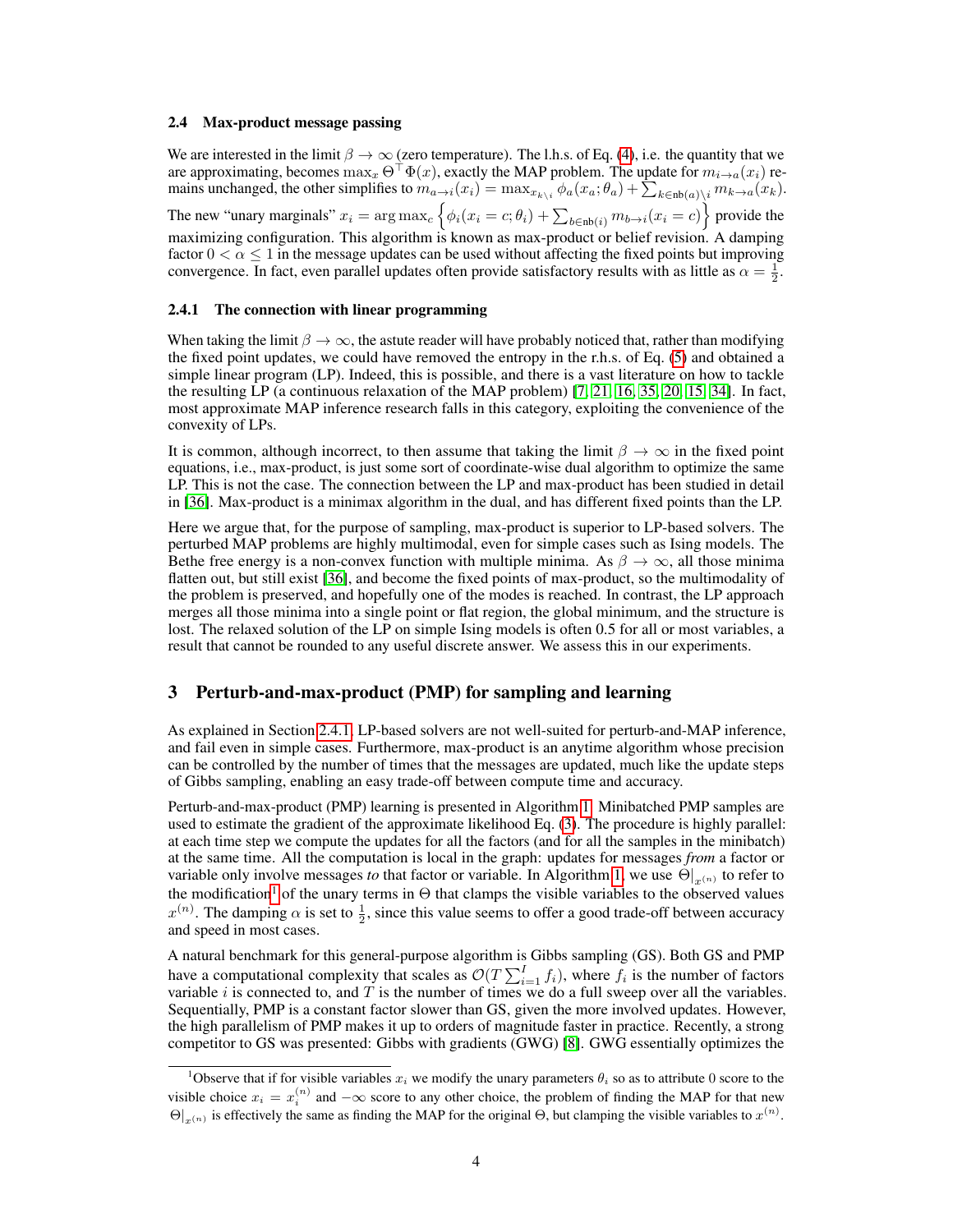order in which variables in the model are updated, thus providing faster mixing for the same number of updates (and with  $2-3\times$  times more compute), so we also consider it in our comparisons.

Intuitively, Gibbs sampling propagates less information than PMP, since rather than real-valued messages, it only propagates discrete values. To illustrate this effect, consider a simple chain EBM: Gibbs sampling can be exponentially slow [\[1\]](#page-10-11), whereas PMP finds the optimal configuration in linear time. The trade-off is that PMP is not unbiased (even asymptotically) and a bit less general than GS: it can only be applied when all the factors in the model are max-marginalizable (the max-product updates for the factor are tractable). Fortunately, most small factors and some not-so-small ones<sup>[2](#page-4-1)</sup> are, and they can be combined without limitation into rich EBMs. Neural functions are typically not easy to max-marginalize, and therefore using a whole neural network (NN) to define the energy is not compatible with PMP. A NN that is broken into max-marginalizable pieces, however, can be used.

One important distinction when using PMP for learning is not to confuse the learned  $\hat{\Theta}_{\text{PMP}}$  (which are the parameters that the PMP sampler uses to try to match to the data distribution) with the parameters of a Gibbs distribution. As we show in Section [5.1,](#page-5-1) the learned  $\hat{\Theta}_{\text{PMP}}$  can be very far from the Gibbs distribution parameterization that produces the same density.

Algorithm 1: Learning and sampling with perturb-and-max-product (PMP) **Input:** Sufficient statistic  $\Phi(\cdot)$ , data  $\{x^{(n)}\}_{n=1}^N$ , step size  $\eta$ , minibatch size S, sampling steps T Output: A learned set of parameters Θ  $\Theta \sim \mathcal{N}(0, 0.01)$  // Init for  $l \leftarrow 1$  to L do for  $s \leftarrow 1$  to  $S$  do  $n \leftarrow \text{Uniform}(1, N)$  // Choose a sample from the training set  $y_{+}^{(s)} \leftarrow \texttt{pmp} \left( \Theta|_{x^{(n)}}, T \right) \hspace{2.5cm} \textit{ // Get a sample from the posterior}$  $y_{-}^{(s)} \leftarrow$  pmp (Θ, Τ)  $\hspace{2cm}$  // Get a sample from the prior end  $\Theta \leftarrow \Theta + \eta \left( \frac{1}{S} \sum_{s=1}^S \Phi(y_+^{(s)}) - \frac{1}{S} \sum_{s=1}^S \Phi(y_-^{(s)}) \right)$  // Stochastic gradient ascent end return Θ Procedure pmp(Θ*,* T)  $\varepsilon_i \sim \text{Gumbel}(-c,1) \enskip \forall i; \enskip m_{i \to a}^{(0)}(x_i) \leftarrow 0 \enskip \forall a,i,x_i; \enskip m_{a \to i}^{(0)}(x_i) \leftarrow 0 \enskip \forall a,i,x_i \qquad \qquad \text{/} \text{/}\; \text{Init}$ for  $t \leftarrow 1$  *to*  $T$  do  $m_{i\to a}^{(t)}(x_i)\leftarrow \phi_i(x_i;\theta_i+\varepsilon_i)+\sum_{b\in \text{nb}(i)\setminus a}m_{b\to i}^{(t-1)}(x_i) \:\: \forall a,i,x_i$  // Max-product  $m_{a\to i}^{(t)}(x_i) \leftarrow \frac{1}{2}m_{a\to i}^{(t-1)}(x_i) + \frac{1}{2}\max_{x_{k\setminus i}}\left(\phi_a(x_a;\theta_a) + \sum_{k\in \text{nb}(a)\setminus i}m_{k\to a}^{(t)}(x_k)\right)~~\forall a,i,x_i$ end  $x_i \leftarrow \arg \max_c \left\{ \phi_i(x_i = c; \theta_i + \varepsilon_i) + \sum_{b \in \text{nb}(i)} m_{b \to i}(x_i = c) \right\}$ ∀i // Decode return  $x$ 

# <span id="page-4-0"></span>4 Related work

Learning using Perturb-and-MAP has been proposed in different variants in recent literature, [\[22,](#page-11-5) [10,](#page-10-7) [6,](#page-10-12) [26,](#page-11-12) [25,](#page-11-13) [11,](#page-10-13) [25\]](#page-11-13), with the common theme being that either only tractable MAP inference was considered or LP solvers (including graph-cuts in this category) were used. As we argue in Section [2.4.1,](#page-3-0) this approach does not work on multimodal problems (such as those invariant to permutations like in Section [5.6\)](#page-8-0) and performs poorly even in simple settings, as we show in Sections [5.2](#page-5-0) and [5.3.](#page-6-0)

In the seminal work [\[22\]](#page-11-5), the authors suggest using QPBO [\[24\]](#page-11-14) for the MAP problem, which, as a convex method, also fails even in small Ising models. The approaches in [\[10,](#page-10-7) [11\]](#page-10-13) use the max-product LP (MPLP) [\[7\]](#page-10-8) to solve the MAP problem, whose poor performance in non-attractive problems we show in Section [5.2.](#page-5-0) The recent work [\[25\]](#page-11-13) is limited to tractable models. The structured learning of [\[26\]](#page-11-12) also relies on log-supermodular potentials that make MAP inference tractable.

<span id="page-4-1"></span><sup>&</sup>lt;sup>2</sup> For instance, n-wise factors require  $\mathcal{O}(C^n)$  compute (where C is the cardinality of the variables), logical factors (such as the OR of n variables) only need  $\mathcal{O}(n)$  time [\[20\]](#page-11-9), cardinality potentials limiting k out of n variables to be ON need  $\mathcal{O}(kn)$  [\[30\]](#page-11-15), other higher-order potentials accept efficient computation [\[31\]](#page-11-16), etc.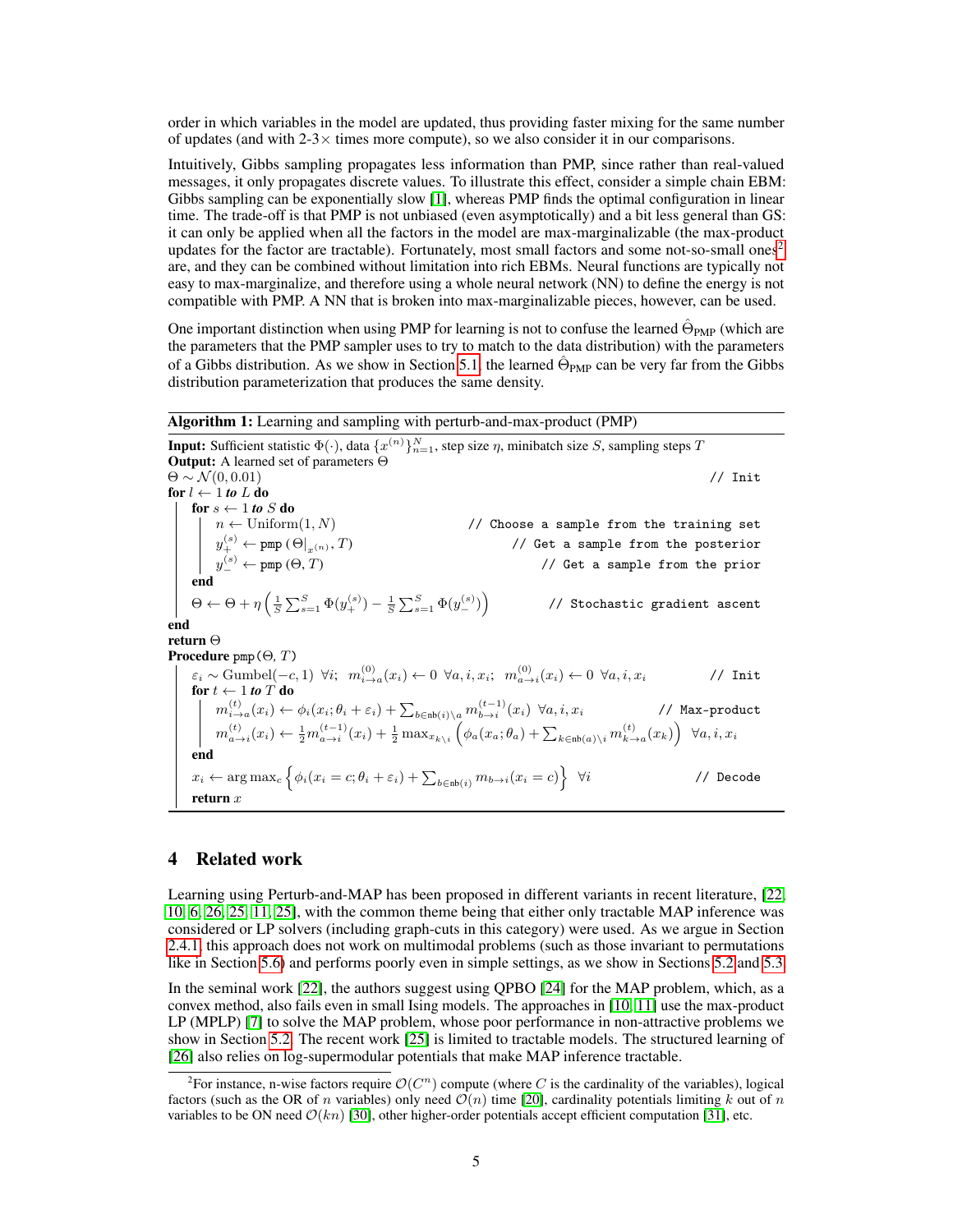A different approach is proposed in [\[6\]](#page-10-12): it absorbs the parameters of the model in the perturbation distribution, and projects each data point to a concrete perturbation value (the MAP of the perturbation given the data point). The parameters of the perturbation are then slightly adjusted towards fitting the projected data, and the process is repeated, in the form of hard expectation maximization. The optimizations are "inverse" problems in the continuous space of perturbations, typically solved using quadratic programming. This approach has the advantage of being able to handle any noise distribution, but it is very computationally demanding and does not support Gumbel-distributed perturbations.

# <span id="page-5-2"></span>5 Experiments

We now study the empirical performance of PMP for sampling and learning. We measure performance using the maximum mean discrepancy (MMD) [\[9\]](#page-10-14) between a set of model samples  $x$  and a set of ground truth samples  $x'$ :

MMD<sup>2</sup>(x, x') = 
$$
\frac{1}{NN'}
$$
  $\sum_{i=1}^{N} \sum_{j=1}^{N'} k(x^{(i)}, x'^{(j)}) + k(x^{(i)}, x'^{(j)}) - 2k(x^{(i)}, x'^{(j)})$ 

where  $k(x^{(i)}, x'^{(j)}) = \exp -\left(\frac{1}{D} \sum_{d=1}^{D} [x_d^{(i)}]\right)$  $\binom{i}{d} \neq x'\binom{j}{d}$  $\begin{bmatrix} (j) \ d \end{bmatrix}$  is the standard average Hamming distance kernel. MMD is also used in the original GWG paper [\[8\]](#page-10-6). Annealed importance sampling, while popular, is inadequate for this use case, see Appendix [B.4](#page-16-0) for details.

We use the term "full sweep" to refer to a full MCMC update for all variables in GS and GWG, and a single update of all the messages for PMP.

Our experiments are run on a GeForce RTX 2080 Ti. All compared methods are coded on JAX [\[4\]](#page-10-15) and run with changes only in the samplers for maximum comparability of their runtimes. Code to reproduce these experiments can be found at [https://github.com/vicariousinc/perturb\\_](https://github.com/vicariousinc/perturb_and_max_product/) [and\\_max\\_product/](https://github.com/vicariousinc/perturb_and_max_product/). The specific max-product updates used in the presented models are derived in Appendix [C.](#page-17-0) Code automating max-product inference in general models can be found in [\[41\]](#page-12-2).

# <span id="page-5-1"></span>5.1 Learning and sampling from the "wrong" model

We want to clarify that during learning PMP selects the parameters  $\hat{\Theta}_{PMP}$  so as to match the expected sufficient statistics of the data, when *sampling*. Those are *not* the parameters of a Gibbs distribution. To drive this point home, and also to show that PMP can learn and sample from a distribution that cannot be learned with the Bethe approximation, we use the toy model from [\[23\]](#page-11-6).

Consider an EBM with 4 variables, fully connected, with energy function  $E(x)$  =  $-\theta \sum_{i < j \in \text{edge}} x_i x_j$ , where  $x \in \{-1, +1\}^4$ . This model is not learnable using the Bethe approximation for  $\theta > 0.316$  [\[23\]](#page-11-6). We set  $\theta = 0.5$  and run PMP learning on infinite data sampled from this model (this is feasible, since the expected statistics can be computed exactly). We use Adam for 200 iterations with 0.01 learning rate: each iteration considers 100 chains and run 100 full sweeps. The result is  $\hat{\theta}_{PMP} \approx 0.331$ . One can be tempted to compare this value with the original  $\hat{\theta} = 0.5$  of the generating Gibbs distribution to assess the quality of the PMP approximation, but that would be incorrect.  $\hat{\theta}_{PMP}$  is the parameter of the PMP sampler, not of a Gibbs distribution. To see this, note that the KL divergence from data to (a) the Gibbs distribution  $KL(p(x|\theta = 0.5) || p(x|\hat{\theta}_{PMP} = 0.331)) = 0.119$ , is much worse than to (b) the learned sampling distribution  $KL(p(x|\theta = 0.5) || p_{PMP}(x|\hat{\theta}_{PMP} = 0.331)) \approx 0.008$ , which produces an almost perfect match. One way to look at this is that we are learning the "wrong" model, but it is wrong in such a way that it compensates for how PMP sampling is also inexact, thus resulting in a learned sampling distribution that is closer to that of the data.

#### <span id="page-5-0"></span>5.2 MPLP: Max-product is not broken

In the seminal paper "Fixing max-product" [\[7\]](#page-10-8), Globerson et al. show how the LP in Eq. [\(5\)](#page-2-2) (for  $\beta \to \infty$ ) can be solved via a convergent sequence of message passing updates, which they call max-product LP (MPLP). We show that MPLP can perform very poorly even in simple cases. We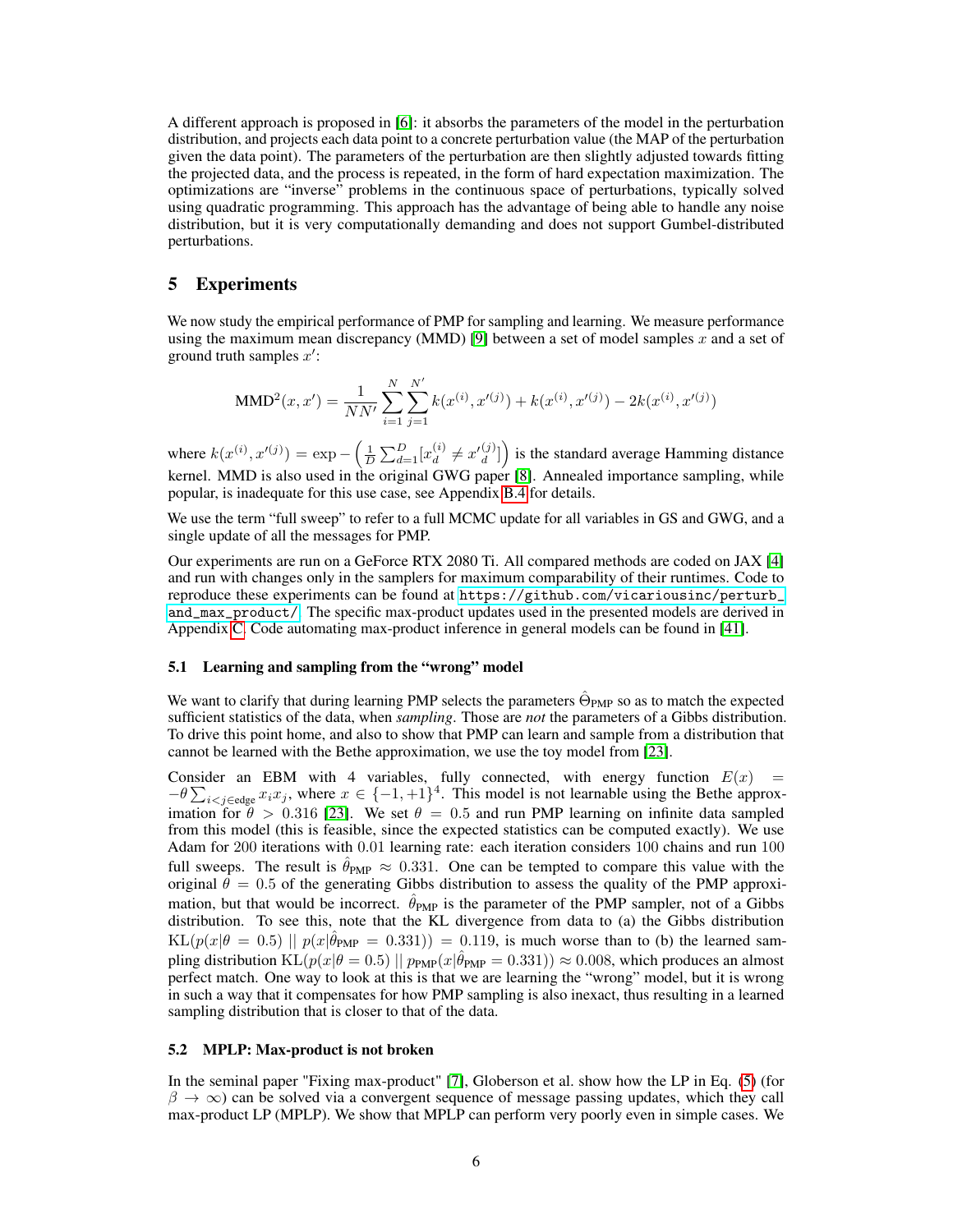first consider a 2D cyclical square lattice with energy  $E(x) = -0.1 \sum_{i,j \in \text{edge}} x_i x_j$ , and side sizes  $\{5, 10, 15\}$ . We then generate 100 fully-connected Ising model with dimensions  $\{5, 10, 15\}$  and energy  $E(x) = -\sum_{i,j \in \text{edge}} w_{ij} x_i x_j - \sum_i b_i x_i$  where  $w_{ij}$  is uniformly sampled in  $[-2,2]$  and  $b_i$  in  $[-0.1, 0.1]$ , with  $x \in \{-1, +1\}$ . For both problems, we calculate the exact partition function and estimations using PMP and MPLP (see Section [3\)](#page-3-2). We run PMP for 200 full sweeps, and MPLP until the message updates change by less than  $10^{-6}$  (which corresponds to more than 200 full sweeps in practice). The same perturbations are used for both methods, so they both solve the same exact MAP problem. The estimations returned are upper bounds, so the approximation error should be positive. In Figure [1\[](#page-6-1)left] we see that this is the case for the 2D lattice, where both approaches perform similarly. However, for Ising models, neither method provides an actual upper bound (since the MAP inference and the expectation are only computed approximately), but MPLP is significantly worse, see Figure [1\[](#page-6-1)center]. Furthermore, MPLP is a sequential algorithm (for which the damping trick used to turn max-product into a parallel algorithm does not work in practice): for the  $15 \times 15$ 2D lattice sampling from MPLP uses  $500 \times$  more compute time than PMP, making it impractical for sampling.

<span id="page-6-1"></span>

Figure 1: [Left and center] Log-partition estimation error using PMP and MPLP. Closer to zero is better. Shaded area represents  $\pm 1$  std deviation. [Right] See section [5.3.](#page-6-0) Sampling quality for different methods, keeping training fixed and varying the number of full sweeps at sampling time.

#### <span id="page-6-0"></span>5.3 Ising model: MNIST zeros

In this experiment, we train a fully connected Ising model on a dataset of contours derived from the 0s of the MNIST dataset [\[18\]](#page-10-16) (see top row of Figure [4\[](#page-9-0)bottom left]). For learning, we initialize all the parameters to 0 and use Adam for 1000 iterations with 0.001 learning rate. At every iteration, we consider 100 chains and run 50 full sweeps. The MCMC chains are persistent, and a non-persistent version which resets on every learning iteration is marked with the suffix "reset". After training, we produce new samples following each model and method for a varying number of sampling steps (see Figure [1\[](#page-6-1)right]).

As expected, GWG outperforms Gibbs. The reset versions are truncated, biased samplers, during learning, so they perform better when sampling for a similar number of full sweeps. Despite the prevalence of persistent contrastive divergence (PCD), short-run reset samplers seem best when we want to generate a high quality sample with a truncated MCMC chain. PMP outperforms all the other methods, and does so with a much smaller compute time, as indicated in the legend. PMP is actually performing around  $3\times$  more operations than Gibbs, but its parallelism more than makes up for it.

We also use an LP solver (instead of max-product) with Pertub-and-MAP to learn the Ising model (see Appendix [D\)](#page-19-0). This approach reaches a  $\log(\text{MMD}^2)$  of  $-4.33(\pm 0.20)$ . LP performance is poor and the approach is unpractical: it took three orders of magnitude more compute. See the LP samples at the bottom row of Figure [4\[](#page-9-0)bottom, left] and how they compare with the other methods.

#### <span id="page-6-2"></span>5.4 Structured models: 2D lattices and Erdös-Renyi graphs

Here we reproduce the experiments from [\[8\]](#page-10-6) with structured models, following precisely the definition, sampling, and learning described. See details in Appendix [B.](#page-13-0) The authors used the root-mean-square error (RMSE) of the estimated parameters (which we include for reference) as their performance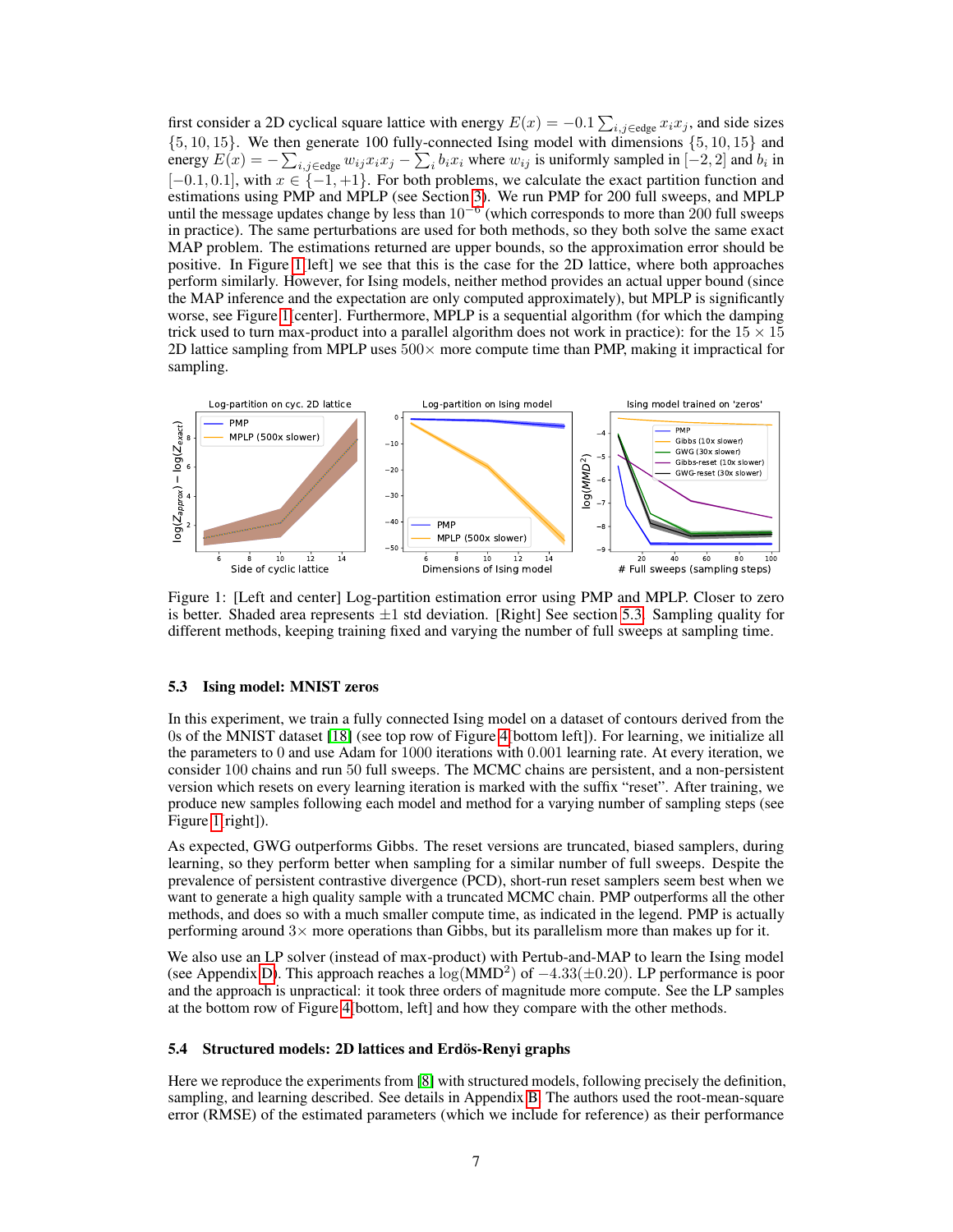<span id="page-7-0"></span>

Figure 2: Performance on the lattice model ( $\theta = -0.1$ , side 25) and the Erdös-Renyi graphs from [\[8\]](#page-10-6). [Left column] x-axis determines the number of full sweeps for training and sampling, for all methods. [Center and right columns] x-axis determines the number of *individual variable updates* for Gibbs and GWG at training time. PMP is trained for a number of full sweeps that result in less training time than GWG at the same x-axis location. To sample, all methods are run for 50 full sweeps.

metric, but this metric is not as meaningful for PMP, since as we saw in Section [5.1,](#page-5-1) a large difference in the parameters does not imply low quality samples.

Non-persistent training: In the left column of Figure [2](#page-7-0) we show the performance of training in a 2D lattice from [\[8\]](#page-10-6) with 20 chains and a varying number of full sweeps both for learning and sampling. The chains are reset in between learning iterations. All methods perform well, with PMP taking the lead (even in RMSE), and also being substantially faster (see legend).

**Persistent training:** This is the actual setting from [\[8\]](#page-10-6), shown in the remaining plots of Figure [2.](#page-7-0) Less than a full sweep is run in between iterations and chains are not reset. Samples are produced by a fixed 50 full sweeps for all methods. The x-axis measures here the number of *individual variable updates* in between learning iterations, so all the points in the x-axis correspond to less than a full sweep. A persistent version of PMP is outside the scope of this work (although we provide a possible approach in Appendix [A\)](#page-13-1). Just as the non-persistent MCMC samplers, non-persistent PMP cannot produce meaningful samples in less than a full sweep, so it cannot compete by that metric. Instead, we adjust the number of full sweeps of PMP to take equal or smaller compute time than GWG at the same x-axis location. This allows a few full sweeps of PMP, sufficient to significantly outperform GWG with the same compute budget. Also, notice that once again the persistent regime is not the most conducive to the highest sampling quality for any of the methods tested. Hence, despite being faster and more commonly used, this regime might not be the best choice for all applications.

#### <span id="page-7-1"></span>5.5 Restricted Boltzmann machines: learning and sampling

Here we train a restricted Boltzmann machine (RBM) on MNIST data and sample from it using PMP. Its energy is defined as  $E(x_v, x_h) = -\sum_{i,j} w_{ij} x_{vi} x_{hj} - \sum_j b_j x_{hj} - \sum_i c_i x_{vi}$ , with  $x_v \in$  $\{0,1\}^{N_v}, x_h \in \{0,1\}^{N_h}$ . To the best of our knowledge, PMP is the first reported instance of a perturb-and-MAP method able to train an RBM and sample recognizable MNIST-like digits from it. Indeed, we ran the author's code from [\[32\]](#page-11-17) and the samples did not look like MNIST digits by a far margin. Note that no samples are reported in that work. See Appendix [B.4](#page-16-0) for discussion.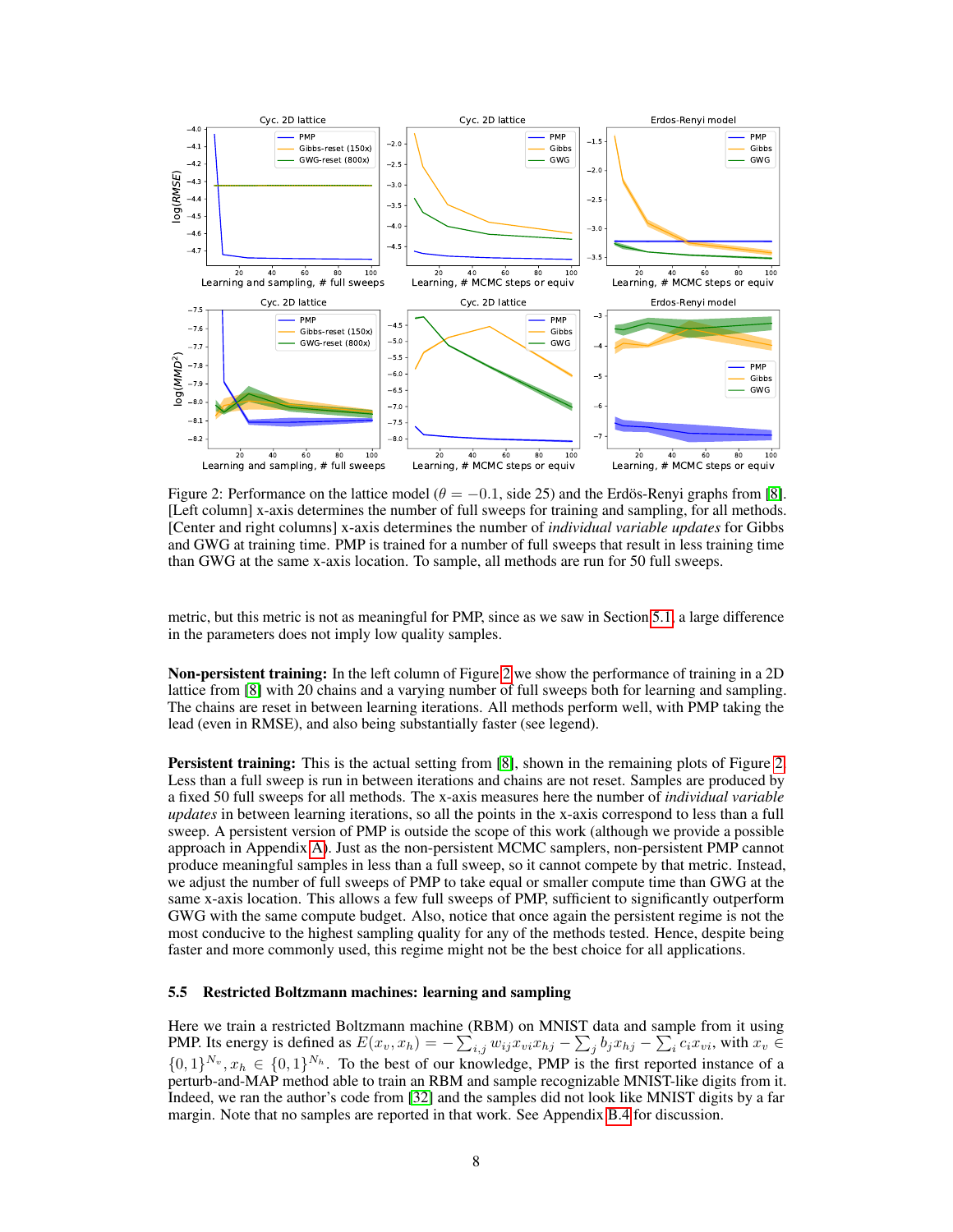<span id="page-8-1"></span>

Figure 3: [Left] Sampling quality for an RBM trained once and sampled for an increasing number of full sweeps. [Right] Samples per method at 100 full sweeps. See Appendix [B.2](#page-15-0) for more samples.

We train an RBM with 500 hidden units on MNIST using 100 non-persistent full sweeps of PMP and block Gibbs (Gibbs-reset) and also single-sweep (PCD-1) and 100-sweep (PCD-100) persistent block Gibbs variants. We initialize  $W \sim \mathcal{N}(0, 0.01)$  and  $b, c \sim \mathcal{N}(0, 1)$ . We use stochastic gradient descent with learning rate 0.01 and train for 200 epochs using minibatches of size 100.

Note that here it does not make sense to use GWG, since the block Gibbs sampler is much more efficient than a black-box selection of the next variable to sample. The block Gibbs sampler is informed by the structure of the model. However, PMP is not. It is processing all factors in parallel, unaware of the conditional independence in the RBM.

After learning, the MMD for each model as the number of full sweeps increases is reported in Figure [3\[](#page-8-1)left]. It is interesting to see the marked peak of Gibbs-reset at the 100 full sweeps mark. Indeed, we have learned a biased sampler tuned for 100 full sweeps, so more MCMC steps make that model *worse*. Again, PMP outperforms the competition in sample quality. However, in this particular case, the block Gibbs sampler specifically designed for RBMs can leverage as much parallelism as PMP, and having a smaller multiplicative constant due to its simplicity, it is faster than PMP. The trade-off is not being black-box and providing worse MMD figures.

Figure [3\[](#page-8-1)right] shows sampling results for each method after 100 full sweeps. Samples for other numbers of full sweeps and a brief discussion can be found in Appendix [B.2.](#page-15-0) Similar to Section [5.3,](#page-6-0) we tried to use an LP solver instead of max-product. We were able to get it to work to some extent on a smaller dataset, as reported in Appendix [B.3,](#page-15-1) but the LP approach was still outperformed by PMP.

## <span id="page-8-0"></span>5.6 2D blind deconvolution

Finally, we consider the problem of sampling from an EBM with 40680 binary variables that are intricately connected, and which are invariant to permutations.

A binary 2D convolution generative model combines two sets of binary variables  $W$ , and  $S$  to form a set of binary images  $X$ . We illustrate in the top row of Figure [4](#page-9-0) for the generation of 2 independent images. Each binary entry of  $W$  and  $S$  is modeled with an independent Bernoulli prior. The fact that the pixels in  $W$  are contiguous and form lines is not captured by the model, and is done only to produce shapes that humans can parse more easily.

W (size:  $n_{\text{feat}} \times \text{feat}_{\text{height}} \times \text{feat}_{\text{width}}$ ) contains several 2D binary features. S (size:  $n_{\text{images}} \times n_{\text{feat}} \times h \times w$ ) is a set of binary indicator variables representing whether each feature is present at each possible image location. The two are combined by convolution, placing the features defined by  $W$  at the locations specified by  $S$  in order to form an image. The image is binary, so feature overlap acts as an OR, not a sum. The example in the top row of Figure [4](#page-9-0) shows how the features  $W$  on the left are placed at the locations marked by  $S$ , with the top row of  $S$  producing the top image in  $X$  and the bottom row of  $S$  producing the bottom image in  $X$ . Each column of  $S$  corresponds to the locations of each of the 5 available features in W.

Observe that, unlike  $S$ ,  $W$  is shared by all images. This makes all variables highly interdependent and the posterior highly multimodal: permuting the first dimension of  $W$  and the second dimension of  $S$ in the same manner does not change  $X$ , so this naturally results in multiple equivalent modes. The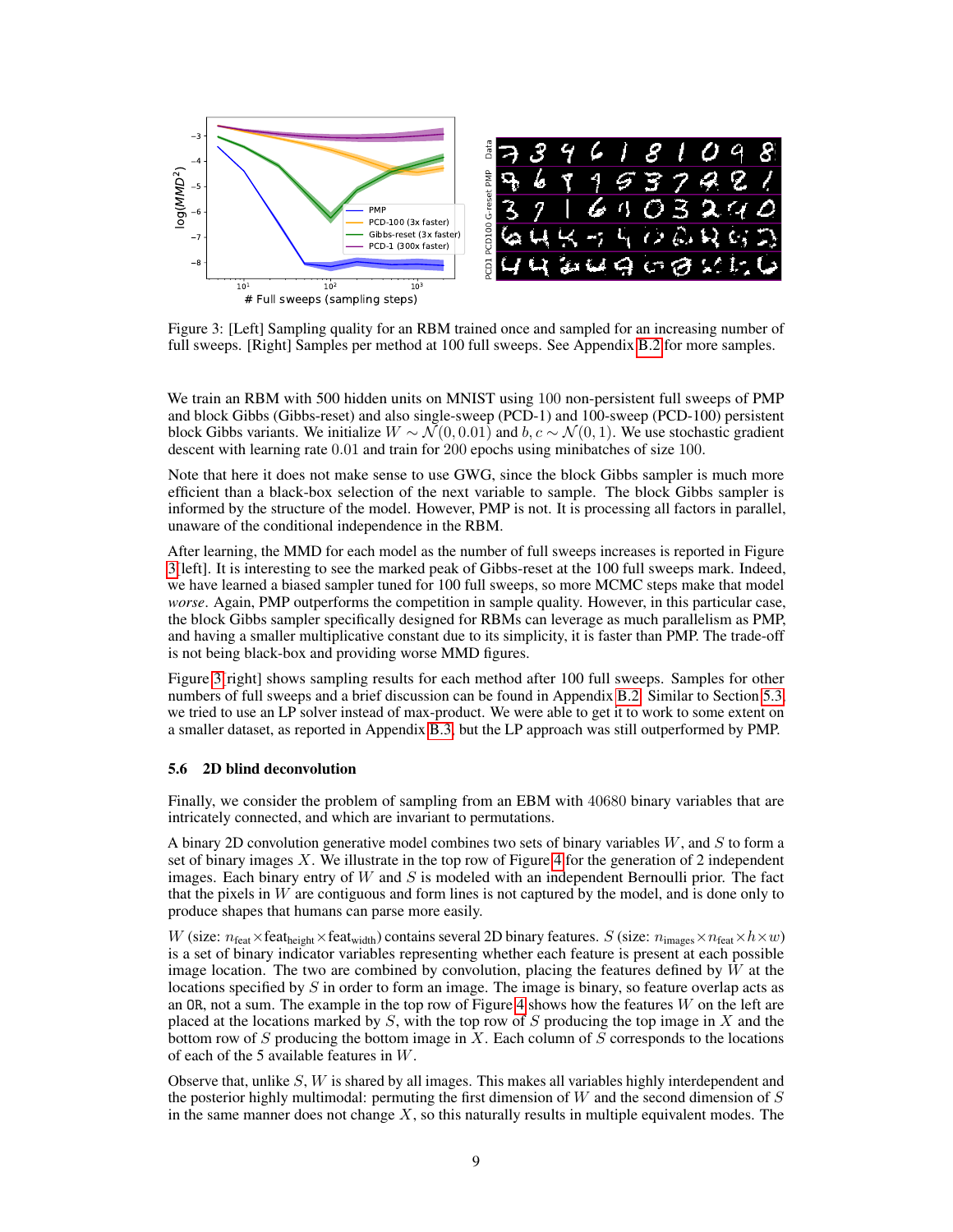<span id="page-9-0"></span>

Figure 4: Top row: Binary 2D convolution example, with features  $(W)$ , locations  $(S)$  and resulting images  $(X)$ . Bottom row: [Left] Data and samples from MNIST zeros Ising model after 25 full sweeps of sampling using each tested method. [Center] 9 examples of blind deconvolution dataset (full dataset  $X$  in the Appendix [B\)](#page-13-0). [Right] 5 samples of the posterior using PMP.

proposed problem is a Bayesian version<sup>[3](#page-9-1)</sup> of the task in [\[27\]](#page-11-18), where the weights have been converted into binary variables. Note that Boolean matrix factorization emerges as a particular case.

Since this model has no free parameters, we do not need to train it. Instead, we directly turn to inference: given X (which contains 100 images generated according to a binary 2D convolution), we sample from the joint posterior  $p(W, S|X)$ . Out of those 100 images, 9 are shown in Figure [4\[](#page-9-0)bottom row, center]. On its right, 5 samples (one per row) from the posterior are obtained by PMP after 1000 full sweeps. Each sample comes from a consecutive random seed, showing that the model is consistently good at finding samples from the posterior. The dimensions of  $W$  used for the generation of X were  $4 \times 5 \times 5$ , but during inference they were set to  $5 \times 6 \times 6$  to simulate a more realistic scenario in which we do not know their ground truth values. The samples from the posterior used that additional feature to include an extra copy of the symbols used for generation, but otherwise looked correct. The size of S was set to  $100 \times 5 \times 9 \times 9$ , so that the convolution output matches the size of X. GWG was much slower per full sweep, and we were not able to produce any meaningful posterior samples in a reasonable time. GWG did work when  $S$  or  $W$  were clamped to the true values, but not when trying to sample from both simultaneously. All 100 images in X are provided in Appendix [B.](#page-13-0)

# 6 Discussion

In this work, we present PMP, a method for sampling and learning in EBMs. PMP improves over standard, LP-based Perturb-and-MAP in that it offers a MAP solver that is fast, parallel, anytime, and produces high quality solutions in problems where LP-based MAP solvers fail (e.g., simple non-attractive Ising models and challenging models with symmetries, such as the one in Section [5.6\)](#page-8-0).

Compared with Gibbs sampling and GWG, PMP offers faster mixing for a given number of full sweeps, and its parallelism helps it complete those full sweeps in substantially less time. PMP also has the ability to solve some problems exponentially faster than Gibbs sampling, both theoretically in the case of chains and experimentally in cases like Section [5.6.](#page-8-0) Its main limitation is that it is only applicable in EBMs consisting of max-marginalizable factors, although this class is very rich, contains many well-known models, and can be made arbitrarily complex.

<span id="page-9-1"></span> $3A$  different way to pose this problem is to assume that W is a set of parameters of the generative model, and infer them via maximum likelihood. Because we place a prior on them and infer their posterior instead, we are doing full Bayesian inference.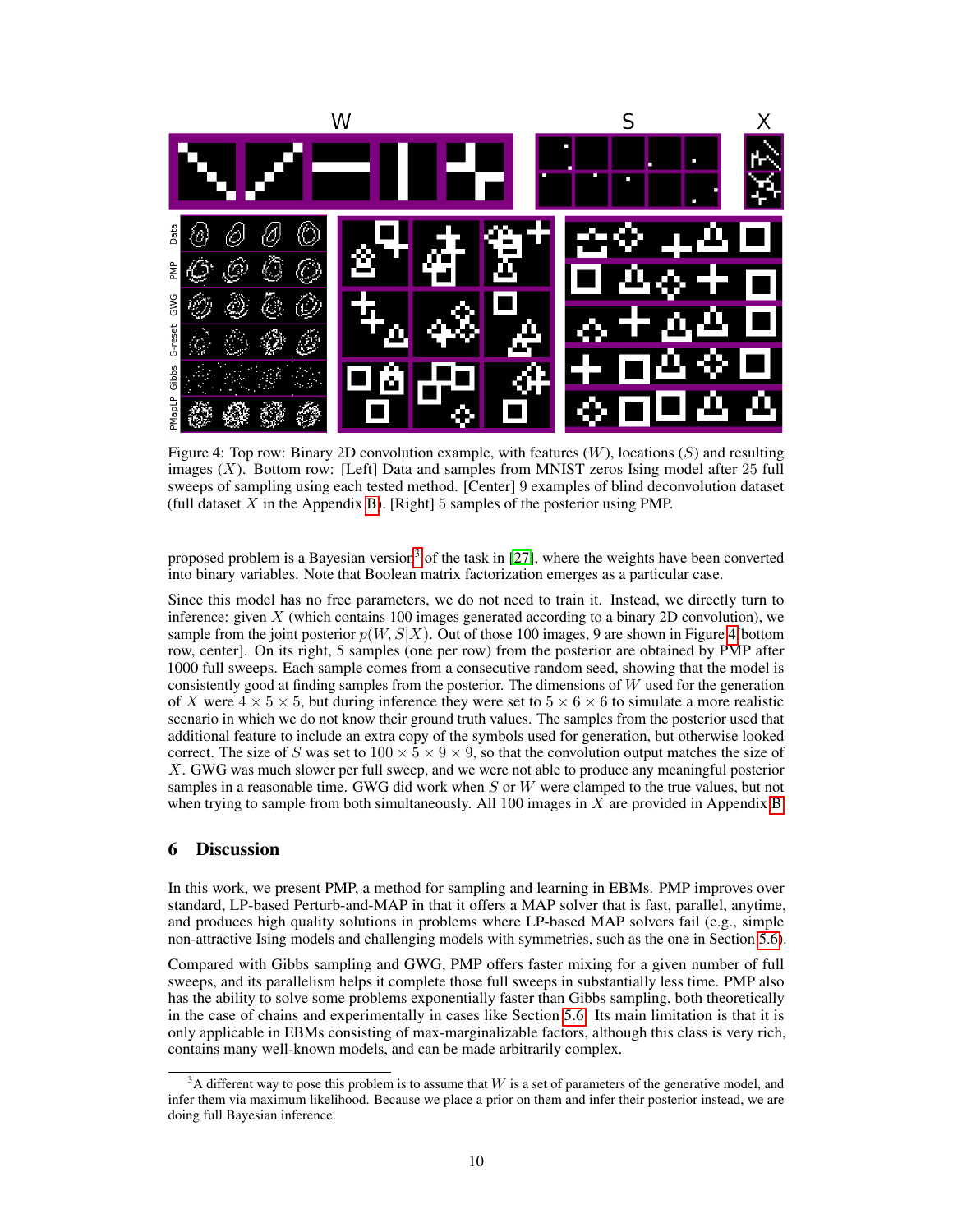# Acknowledgments and Disclosure of Funding

We thank Wolfgang Lehrach and Guangyao Zhou for useful discussions during the preparation of this manuscript.

This work was supported by Vicarious AI and ONR grant N00014-19-1-2368.

# References

- <span id="page-10-11"></span>[1] Adrian Barbu and Song-Chun Zhu. Generalizing swendsen-wang to sampling arbitrary posterior probabilities. *IEEE Transactions on Pattern Analysis and Machine Intelligence*, 27(8):1239– 1253, 2005.
- <span id="page-10-0"></span>[2] Julian Besag. Statistical analysis of non-lattice data. *Journal of the Royal Statistical Society: Series D (The Statistician)*, 24(3):179–195, 1975.
- <span id="page-10-17"></span>[3] Christopher M Bishop. Pattern recognition. *Machine learning*, 128(9), 2006.
- <span id="page-10-15"></span>[4] James Bradbury, Roy Frostig, Peter Hawkins, Matthew James Johnson, Chris Leary, Dougal Maclaurin, George Necula, Adam Paszke, Jake VanderPlas, Skye Wanderman-Milne, and Qiao Zhang. JAX: composable transformations of Python+NumPy programs, 2018.
- <span id="page-10-5"></span>[5] Sarah Depaoli, James P Clifton, and Patrice R Cobb. Just another gibbs sampler (jags) flexible software for mcmc implementation. *Journal of Educational and Behavioral Statistics*, 41(6):628– 649, 2016.
- <span id="page-10-12"></span>[6] Andreea Gane, Tamir Hazan, and Tommi Jaakkola. Learning with maximum a-posteriori perturbation models. In *Artificial Intelligence and Statistics*, pages 247–256. PMLR, 2014.
- <span id="page-10-8"></span>[7] Amir Globerson and Tommi Jaakkola. Fixing max-product: Convergent message passing algorithms for map lp-relaxations. *Advances in neural information processing systems*, 20:553– 560, 2007.
- <span id="page-10-6"></span>[8] Will Grathwohl, Kevin Swersky, Milad Hashemi, David Duvenaud, and Chris J Maddison. Oops i took a gradient: Scalable sampling for discrete distributions. *arXiv preprint arXiv:2102.04509*, 2021.
- <span id="page-10-14"></span>[9] Arthur Gretton, Karsten M Borgwardt, Malte J Rasch, Bernhard Schölkopf, and Alexander Smola. A kernel two-sample test. *The Journal of Machine Learning Research*, 13(1):723–773, 2012.
- <span id="page-10-7"></span>[10] Tamir Hazan and Tommi Jaakkola. On the partition function and random maximum a-posteriori perturbations. *arXiv preprint arXiv:1206.6410*, 2012.
- <span id="page-10-13"></span>[11] Tamir Hazan, Francesco Orabona, Anand D Sarwate, Subhransu Maji, and Tommi S Jaakkola. High dimensional inference with random maximum a-posteriori perturbations. *IEEE Transactions on Information Theory*, 65(10):6539–6560, 2019.
- <span id="page-10-3"></span>[12] Uri Heinemann and Amir Globerson. What cannot be learned with bethe approximations. *arXiv preprint arXiv:1202.3731*, 2012.
- <span id="page-10-1"></span>[13] Aapo Hyvärinen. Consistency of pseudolikelihood estimation of fully visible boltzmann machines. *Neural Computation*, 18(10):2283–2292, 2006.
- <span id="page-10-2"></span>[14] Aapo Hyvärinen. Some extensions of score matching. *Computational statistics & data analysis*, 51(5):2499–2512, 2007.
- <span id="page-10-10"></span>[15] Vladimir Jojic, Stephen Gould, and Daphne Koller. Accelerated dual decomposition for map inference. In *ICML*, 2010.
- <span id="page-10-9"></span>[16] Nikos Komodakis, Nikos Paragios, and Georgios Tziritas. Mrf energy minimization and beyond via dual decomposition. *IEEE transactions on pattern analysis and machine intelligence*, 33(3):531–552, 2010.
- <span id="page-10-4"></span>[17] Volodymyr Kuleshov and Stefano Ermon. Neural variational inference and learning in undirected graphical models. In *Advances in Neural Information Processing Systems*, pages 6734–6743, 2017.
- <span id="page-10-16"></span>[18] Yann LeCun, Corinna Cortes, and CJ Burges. Mnist handwritten digit database, 2010.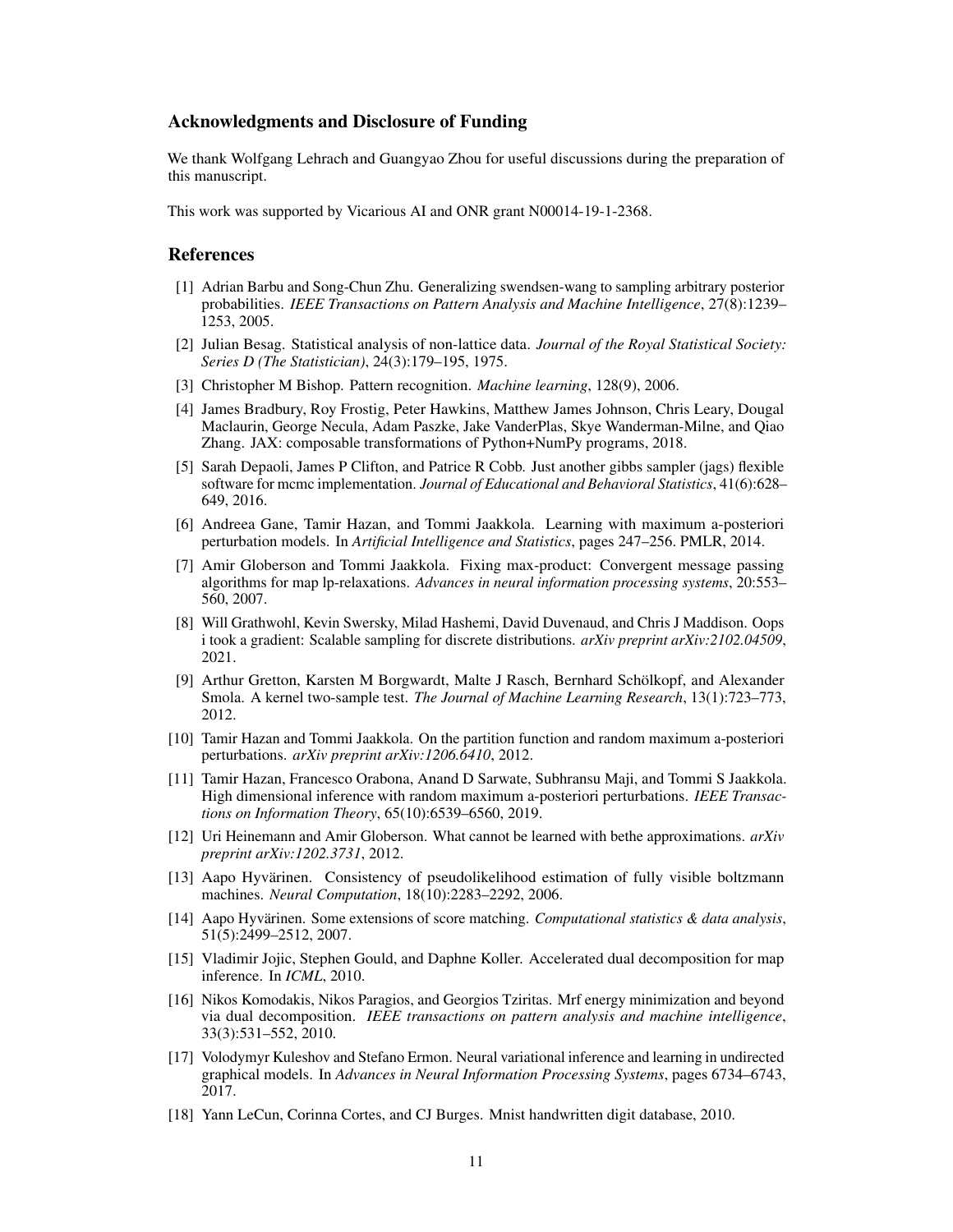- <span id="page-11-4"></span>[19] Chongxuan Li, Chao Du, Kun Xu, Max Welling, Jun Zhu, and Bo Zhang. To relieve your headache of training an mrf, take advil. *arXiv preprint arXiv:1901.08400*, 2019.
- <span id="page-11-9"></span>[20] André FT Martins, Mário AT Figueiredo, Pedro MQ Aguiar, Noah A Smith, and Eric P Xing. Ad3: Alternating directions dual decomposition for map inference in graphical models. *The Journal of Machine Learning Research*, 16(1):495–545, 2015.
- <span id="page-11-7"></span>[21] Ofer Meshi, Mehrdad Mahdavi, and Alexander G Schwing. Smooth and strong: Map inference with linear convergence. In *NIPS*, pages 298–306. Citeseer, 2015.
- <span id="page-11-5"></span>[22] George Papandreou and Alan L Yuille. Perturb-and-map random fields: Using discrete optimization to learn and sample from energy models. In *2011 International Conference on Computer Vision*, pages 193–200. IEEE, 2011.
- <span id="page-11-6"></span>[23] Zachary Pitkow, Yashar Ahmadian, and Ken Miller. Learning unbelievable probabilities. In J. Shawe-Taylor, R. Zemel, P. Bartlett, F. Pereira, and K. Q. Weinberger, editors, *Advances in Neural Information Processing Systems*, volume 24. Curran Associates, Inc., 2011.
- <span id="page-11-14"></span>[24] Carsten Rother, Vladimir Kolmogorov, Victor Lempitsky, and Martin Szummer. Optimizing binary mrfs via extended roof duality. In *2007 IEEE Conference on Computer Vision and Pattern Recognition*, pages 1–8. IEEE, 2007.
- <span id="page-11-13"></span>[25] Tatiana Shpakova. *On Parameter Learning for Perturb-and-MAP Models*. PhD thesis, PSL Research University, 2019.
- <span id="page-11-12"></span>[26] Tatiana Shpakova, Francis Bach, and Anton Osokin. Marginal weighted maximum loglikelihood for efficient learning of perturb-and-map models. *arXiv preprint arXiv:1811.08725*, 2018.
- <span id="page-11-18"></span>[27] Tomáš Šingliar and Miloš Hauskrecht. Noisy-or component analysis and its application to link analysis. *The Journal of Machine Learning Research*, 7:2189–2213, 2006.
- <span id="page-11-19"></span>[28] David Alexander Sontag. *Approximate inference in graphical models using LP relaxations*. PhD thesis, Massachusetts Institute of Technology, 2010.
- <span id="page-11-1"></span>[29] Charles Sutton and Andrew McCallum. Piecewise training for undirected models. In *Proceedings of the Twenty-First Conference on Uncertainty in Artificial Intelligence*, pages 568–575. AUAI Press, 2005.
- <span id="page-11-15"></span>[30] Kevin Swersky, Daniel Tarlow, Ilya Sutskever, Ruslan Salakhutdinov, Richard Zemel, and Ryan Prescott Adams. Cardinality restricted boltzmann machines. *Advances in neural information processing systems*, 2012.
- <span id="page-11-16"></span>[31] Daniel Tarlow, Inmar Givoni, and Richard Zemel. Hop-map: Efficient message passing with high order potentials. In *Proceedings of the Thirteenth International Conference on Artificial Intelligence and Statistics*, pages 812–819. JMLR Workshop and Conference Proceedings, 2010.
- <span id="page-11-17"></span>[32] Jakub M Tomczak, Szymon Zaręba, Siamak Ravanbakhsh, and Russell Greiner. Lowdimensional perturb-and-map approach for learning restricted boltzmann machines. *Neural Processing Letters*, 50(2):1401–1419, 2019.
- <span id="page-11-2"></span>[33] Martin J Wainwright, Tommi S Jaakkola, and Alan S Willsky. Tree-reweighted belief propagation algorithms and approximate ml estimation by pseudo-moment matching. In *AISTATS*, volume 3, page 3, 2003.
- <span id="page-11-10"></span>[34] Martin J Wainwright, Tommi S Jaakkola, and Alan S Willsky. Map estimation via agreement on trees: message-passing and linear programming. *IEEE transactions on information theory*, 51(11):3697–3717, 2005.
- <span id="page-11-8"></span>[35] Huayan Wang and Koller Daphne. Subproblem-tree calibration: A unified approach to maxproduct message passing. In *International Conference on Machine Learning*, pages 190–198. PMLR, 2013.
- <span id="page-11-11"></span>[36] Yair Weiss, Chen Yanover, and Talya Meltzer. Map estimation, linear programming and belief propagation with convex free energies. *arXiv preprint arXiv:1206.5286*, 2012.
- <span id="page-11-0"></span>[37] Max Welling and Charles A Sutton. Learning in Markov random fields with contrastive free energies. In *AISTATS*, 2005.
- <span id="page-11-3"></span>[38] Sam Wiseman and Yoon Kim. Amortized bethe free energy minimization for learning mrfs. In *Advances in Neural Information Processing Systems*, pages 15546–15557, 2019.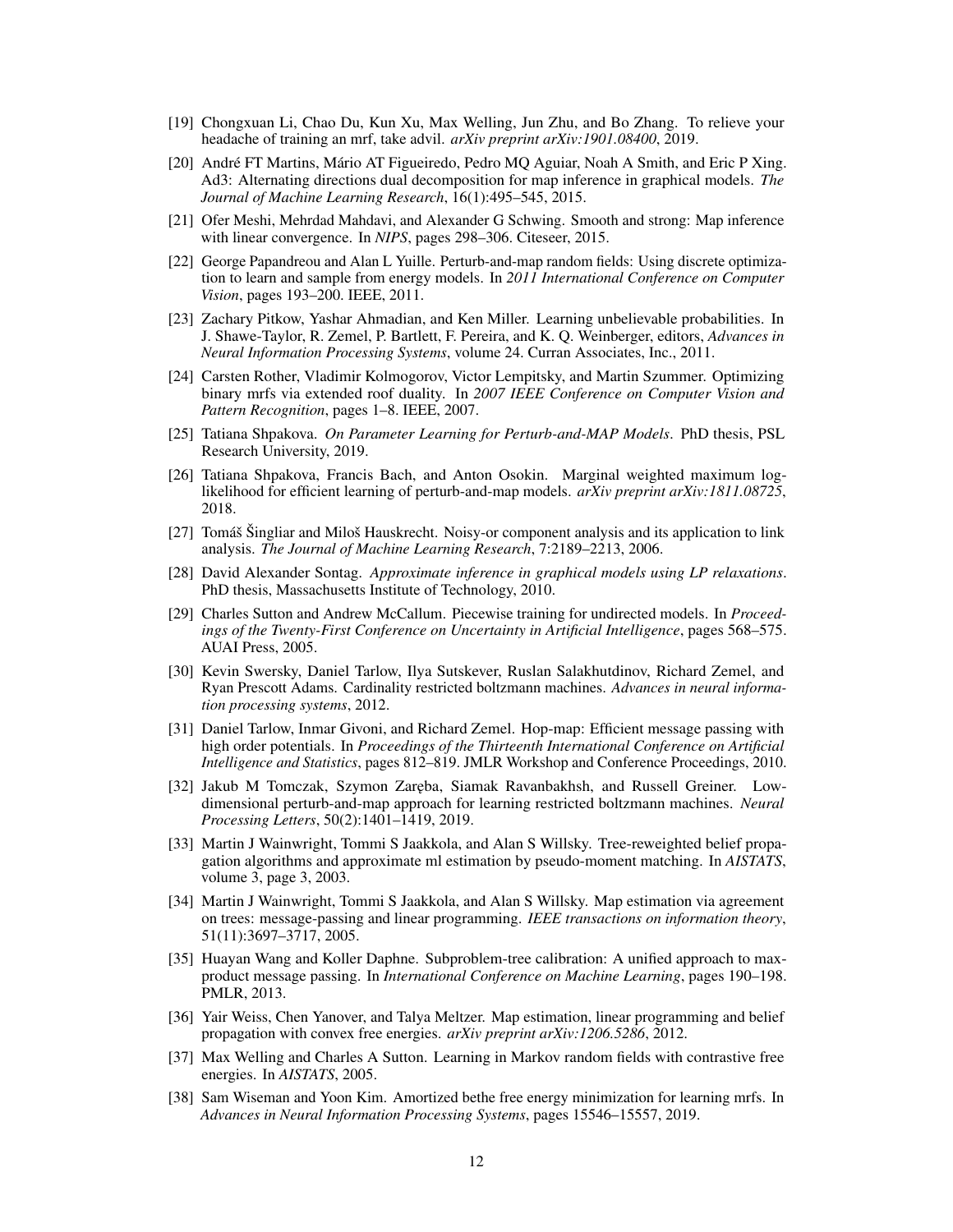- <span id="page-12-0"></span>[39] Jonathan S Yedidia, William T Freeman, and Yair Weiss. Bethe free energy, kikuchi approximations, and belief propagation algorithms. *Advances in neural information processing systems*, 13, 2001.
- <span id="page-12-1"></span>[40] Jonathan S Yedidia, William T Freeman, Yair Weiss, et al. Generalized belief propagation. In *NIPS*, volume 13, pages 689–695, 2000.
- <span id="page-12-2"></span>[41] Guangyao Zhou\*, Nishanth Kumar\*, Miguel Lázaro-Gredilla, and Dileep George. PGMax: Factor graph on discrete variables and hardware-accelerated differentiable loopy belief propagation in JAX. <http://github.com/vicariousinc/PGMax>, 2021.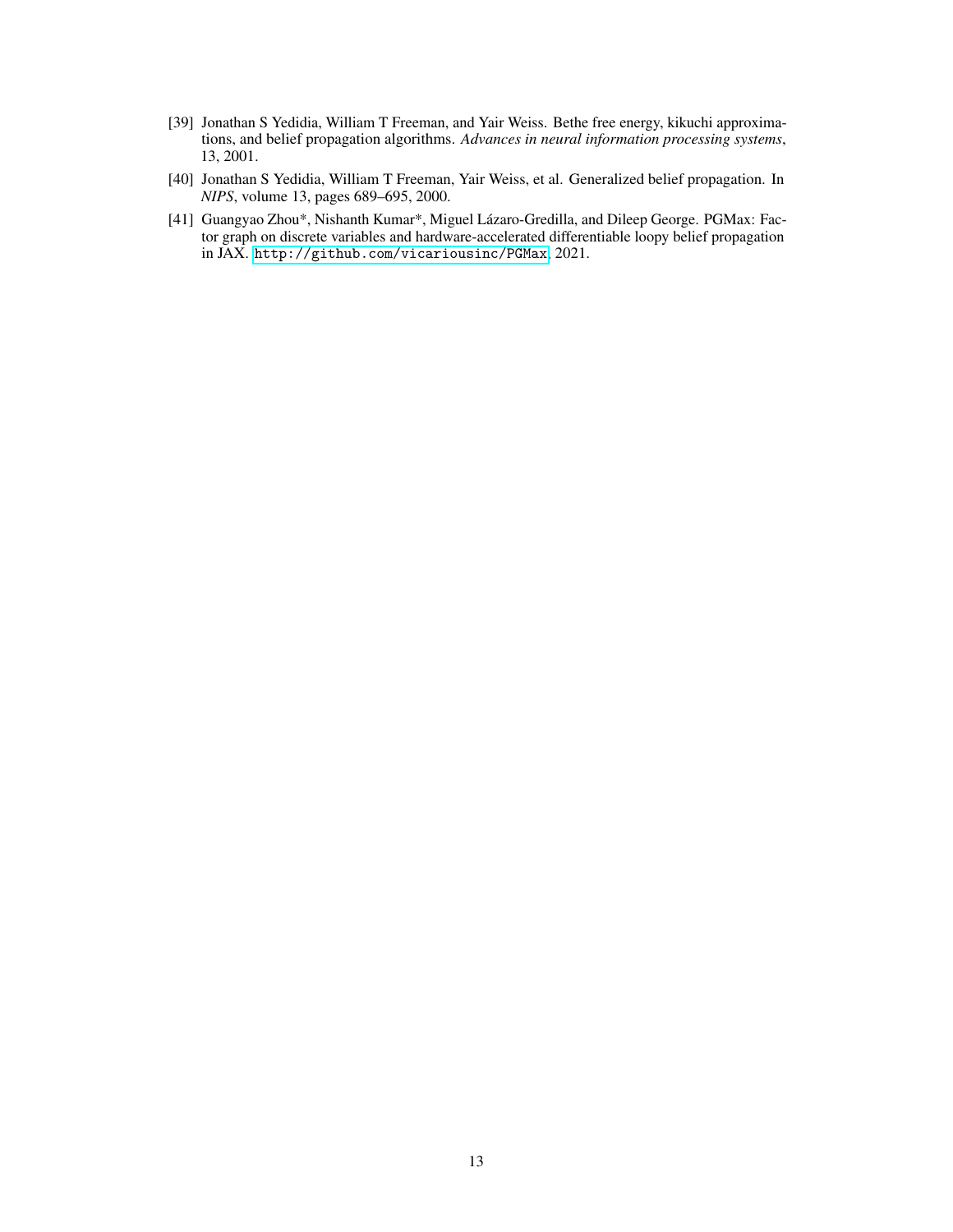# Appendices

# <span id="page-13-1"></span>A Persistent PMP

During learning, persistent Gibbs sampling chains allow obtaining samples that are close to the target density in very few steps (typically only one) by warm-starting the sampling from the samples at the previous learning iteration. The idea is that since the weight update is small, the target distribution cannot have changed too much, and thus very few sampling steps are needed to take the Gibbs chain back to convergence at the new equilibrium distribution. This is the basis of persistent contrastive divergence, which significantly speeds up training when compared with bringing Gibbs sampling to convergence from scratch at each learning iteration.

PMP as presented in this work is not persistent, so it does not enjoy this benefit, although it is still very fast (but note that the lack of persistency might result in higher quality samples, as shown in Section [5\)](#page-5-2). Here we want to show how we can make PMP compatible with persistency during learning. In principle, at each learning iteration we use a brand new perturbation, which means that the MAP problem is completely new and the solutions from previous steps cannot be leveraged to accelerate the current iteration. However, rather than creating an independent perturbation at each learning iteration, we could "perturb the previous perturbation" to obtain a very similar one. If both the perturbation and the weights are very similar to the previous ones, then the MAP problem as a whole is also very similar to the previous one, and we can bootstrap it from the solution obtained in the previous learning iteration.

As to the question of how to generate correlated variables with marginal Gumbel densities, a simple solution is to generate a chain of correlated normal variables following the marginal density  $\mathcal{N}(0, 1)$ and then transform them to follow the Gumbel density:

$$
\delta^{(t)} \sim \mathcal{N}(0, 1) \ \forall t
$$
  
\n
$$
\gamma^{(0)} \sim \mathcal{N}(0, 1)
$$
  
\n
$$
\gamma^{(t)} = \sqrt{\rho} \gamma^{(t-1)} + \sqrt{1 - \rho} \delta^{(t-1)}
$$
  
\n
$$
\varepsilon^{(t)} = \text{Gumbel}_{\text{CDF}}^{-1}(\text{Normal}_{\text{CDF}}(\gamma^{(t)})) \ \forall t.
$$

Here, all the  $\gamma^{(t)}$  variables follow a Gaussian density of mean 0 and variance 1, with a degree of correlation controlled by  $0 \le \rho \le 1$ . For  $\rho = 0$  they are independent, whereas for  $\rho = 1$ , they all take the same value. The same is true for  $\varepsilon^{(t)}$ , but they will be marginally distributed as Gumbel. Using a large enough  $\rho$  and a small enough  $\eta$  (the learning rate), the MAP problem barely changes between learning iterations and it can be warm-started from the solution of the previous iteration.

# <span id="page-13-0"></span>B Experimental details

#### B.1 Details of the structured models experiments in Section [5.4](#page-6-2)

The experiments of this section follow exactly the details from [\[8\]](#page-10-6), some of which are taken from the paper and some of which are taken from the code.

About the Erdös-Renyi model:

- It consists of 200 binary variables randomly connected so that the average number of neighbors of a node is 4.
- The energy expression for this model is  $E(x) = x^{\top}Wx + b^{\top}x$ , where W is symmetric and has zero diagonal. The binary variables x are in  $\{-1, +1\}^{200}$ . Note that the customary 0.5 factor on the pairwise weights is missing, so each weight is counted twice.
- When two nodes are connected, the weight of their connection is drawn from  $\mathcal{N}(0, 0.25)$ (the weight will be counted twice, see the previous item).
- There is a constant bias term in all the nodes of 0.1 (this is known from the authors' code).

About the cyclic lattice model: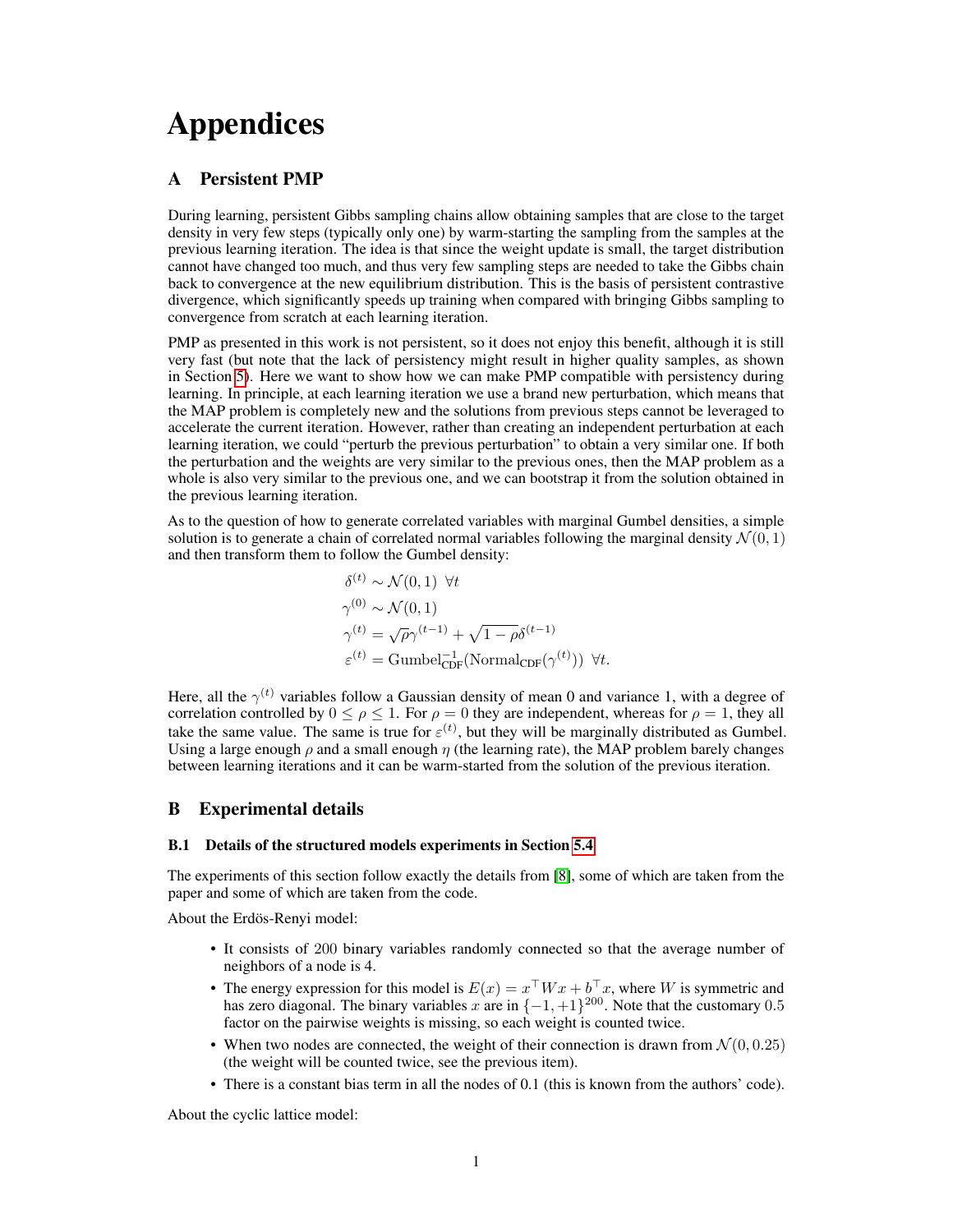<span id="page-14-0"></span>

Figure 5: Left and center: Performance on the Erdös-Renyi graphs from [\[8\]](#page-10-6) for non-persistent training. The x-axis determines the number of full sweeps for training and sampling, for all methods. Right: Full blind deconvolution dataset, 100 examples.

- It consists of 625 binary variables, connected in a periodic, cyclic  $25 \times 25$  2D lattice. The average number of neighbors of a node is also 4.
- The energy expression for this model is  $E(x) = x^{\top} W x$ , where W is symmetric and has zero diagonal. The binary variables x are in  $\{-1, +1\}^{625}$ . Note that the customary 0.5 factor on the pairwise weights is missing, so each weight is counted twice.
- When two nodes are connected, the weight of their connection is set to  $\theta$  (fixed to  $-0.1$  in this work). However, that weight will be counted twice, see previous item.
- There is no bias term in this model.

<span id="page-14-1"></span>

Figure 6: Data and 25 samples per method at {50, 100, 200, 2000} full sweeps (one per block).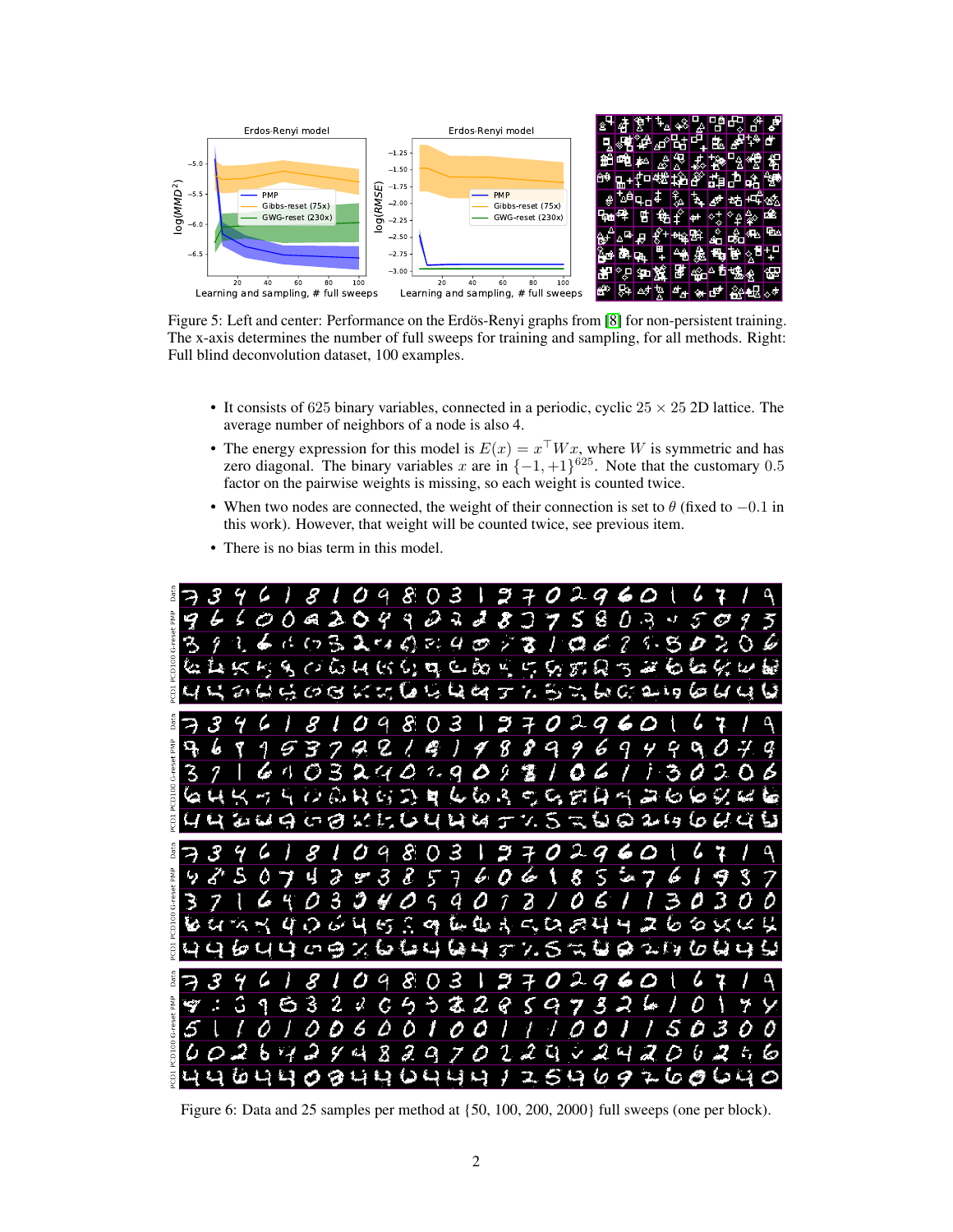For both models, the dataset is generated by running Gibbs sampling for 1,000,000 iterations, 2,000 times (thus generating 2,000 samples). The non-persistent training uses 1,000 learning iterations, with as many full sweeps as specified in between those. The persistent training follows [\[8\]](#page-10-6) and uses 100,000 individual variable updates (or equivalent cost for PMP). We use Adam with learning rate 0.001 and regularize the weights with an  $\ell_1$  penalty with strength 0.01. The structure of the model is not used for training, i.e., a completely general Ising model is learned. The root-mean-square error is computed between the ground truth matrix  $W$  and its estimation, considering all its entries (including the diagonal, which will be zero in both cases). The bias term is ignored.

We also provide the results with non-persistent training for the Erdös-Renyi graph in Figure [5\[](#page-14-0)left] and center], analogous to the ones provided in Figure [2\[](#page-7-0)left] for the cyclic 2D lattice.

# <span id="page-15-0"></span>B.2 Additional samples from the RBM experiments in Section [5.5](#page-7-1)

In the main paper, we provide 10 samples after 100 full sweeps for all the considered sampling methods. It is interesting to see the visual quality of the samples after different numbers of full sweeps, so we provide 25 samples at multiple numbers of full sweeps in Figure [6.](#page-14-1)

Note that visual quality can be misleading. For instance, when looking at the PCD1-trained model sampled for 2,000 full sweeps of Gibbs sampling (last block, last row), the subjective quality of each individual sampled digit might not be stellar, but it is acceptable. However, the performance as measured by MMD is dismal. This might seem counterintuitive until we realize the lack of diversity in the sampled digits, with a strong bias towards a particular version of digit 4. Even if the 4 is acceptable, its relative weight is way too high, thus explaining the poor density match measured by MMD.

#### <span id="page-15-1"></span>B.3 RBM samples on a single digit: comparison with LP solver

We propose an additional experiment where we train an RBM with 250 hidden variables on the 2s on the MNIST dataset and compare PMP and other methods with the LP solver. Because the LP solver is prohibitively slow, we only train for 1000 iterations, using Adam with learning rate 0.01. We use an Amazon Web Service c5d.24xlarge instance with 96 CPUs for LP training. Every iteration consider 50 chains, and we use 100 sweeps for the different sampling methods. We report the MMDs and present samples from the different methods in Figure [7.](#page-15-2)

PMP still achieves the best MMD and produces a rich variety of samples, with different shapes as in the MNIST dataset. The LP solver is the second best method in terms of MMD. It is however three orders of magnitude slower than PMP, and does not capture the same variety of samples.

<span id="page-15-2"></span>

| Data                                                    |   |    |  | F. | 凄 |  |  |               |               |
|---------------------------------------------------------|---|----|--|----|---|--|--|---------------|---------------|
| e<br>Ng                                                 | æ |    |  |    |   |  |  | <b>Method</b> | <b>MMD</b>    |
| reset<br>Ó<br>8<br>PCD <sub>3</sub><br>PCD <sub>1</sub> |   |    |  |    |   |  |  | <b>PMP</b>    | $-5.36(0.06)$ |
|                                                         |   | Æ. |  |    |   |  |  | Gibbs-reset   | $-4.18(0.05)$ |
|                                                         |   |    |  |    |   |  |  | <b>PDC100</b> | $-2.70(0.22)$ |
|                                                         |   |    |  |    |   |  |  | PDC1          | $-2.88(0.22)$ |
|                                                         |   |    |  |    |   |  |  | PmapLP        | $-4.38(0.27)$ |
| napLP<br><sub>n</sub>                                   |   |    |  |    |   |  |  |               |               |

Figure 7: [Left] RBM samples for the different methods after training on 2s only for 1000 iterations. [Right] Corresponding MMD: we use 100 full sweeps for the sampling methods.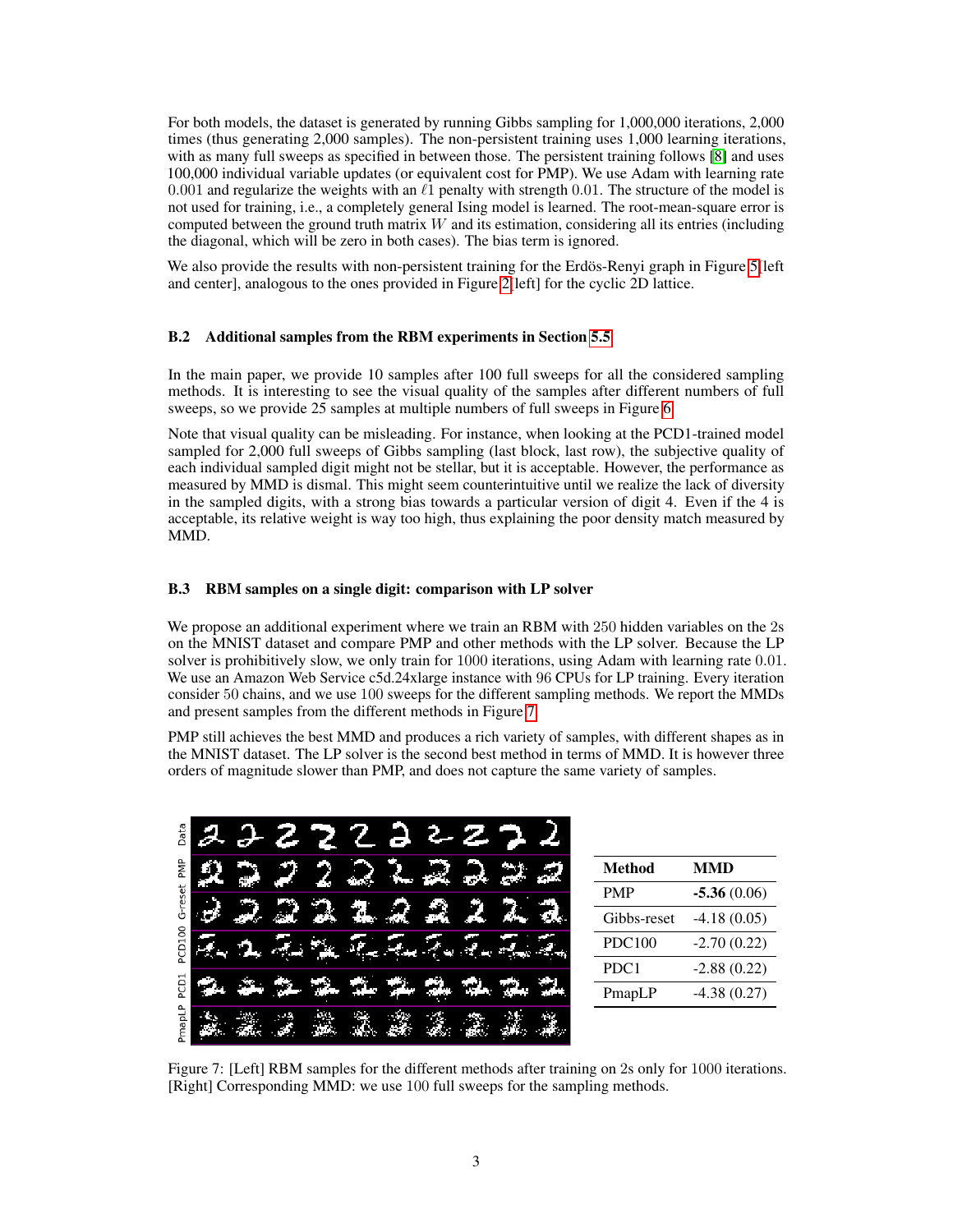## <span id="page-16-0"></span>B.4 About previous work on perturb-and-MAP training of RBMs

[\[32\]](#page-11-17) presents a Perturb-and-MAP-based method for RBM learning. It is also used to learn an RBM with 500 hidden units on MNIST digits. The authors report success by providing Annealed Importance Sampling (AIS) figures that are very similar to those obtained with contrastive divergence. They however do not show any samples from their trained RBMs.

Since the authors released their code, we ran it (with their chosen parameters) and tried to sample from the resulting RBM weights. We tried Gibbs sampling (which makes sense if AIS is a valid way to measure the quality of the model), PMP (which makes sense if the weights are to be interpreted as valid for perturb-and-MAP sampling) and coordinate descent (the method proposed by the authors). We tried 100 and 10,000 steps for each of these methods. The same approach is applied to the RBM we trained in Section [5.5.](#page-7-1) Results are displayed on Figure [8.](#page-16-1) For coordinate descent samples very few pixels turned on, so we did not include them.

We were not able to obtain any meaningful MNIST samples from the RBM trained according to [\[32\]](#page-11-17). A possible explanation is that their method actually did not properly train the RBM, and yet AIS was incorrectly reporting a good figure, since AIS is known to be a (sometimes very) optimistic approach to log-likelihood estimation. This optimism might also be due to inadequate hyperparameters within AIS. We were in fact able to obtain extremely (and incorrectly) good AIS scores when training with PMP. In light of this, we decided to use MMD in this work because it is neither optimistic nor its value depends on other hyperparameters that have to be carefully tuned (such as the ones that control the mixing of AIS).

Based on the above, we believe this to be the first work to successfully train an RBM on the MNIST dataset using perturb-and-MAP, and it is definitely the first one to do that and that can sample recognizable, MNIST-like digits using perturb-and-MAP.

<span id="page-16-1"></span>

Figure 8: [First row] Trained with perturb and coordinate descent, 1 step. [Second row] Trained with perturb and coordinate descent, 10 step. [Third row] Trained with PMP, 100 full sweeps.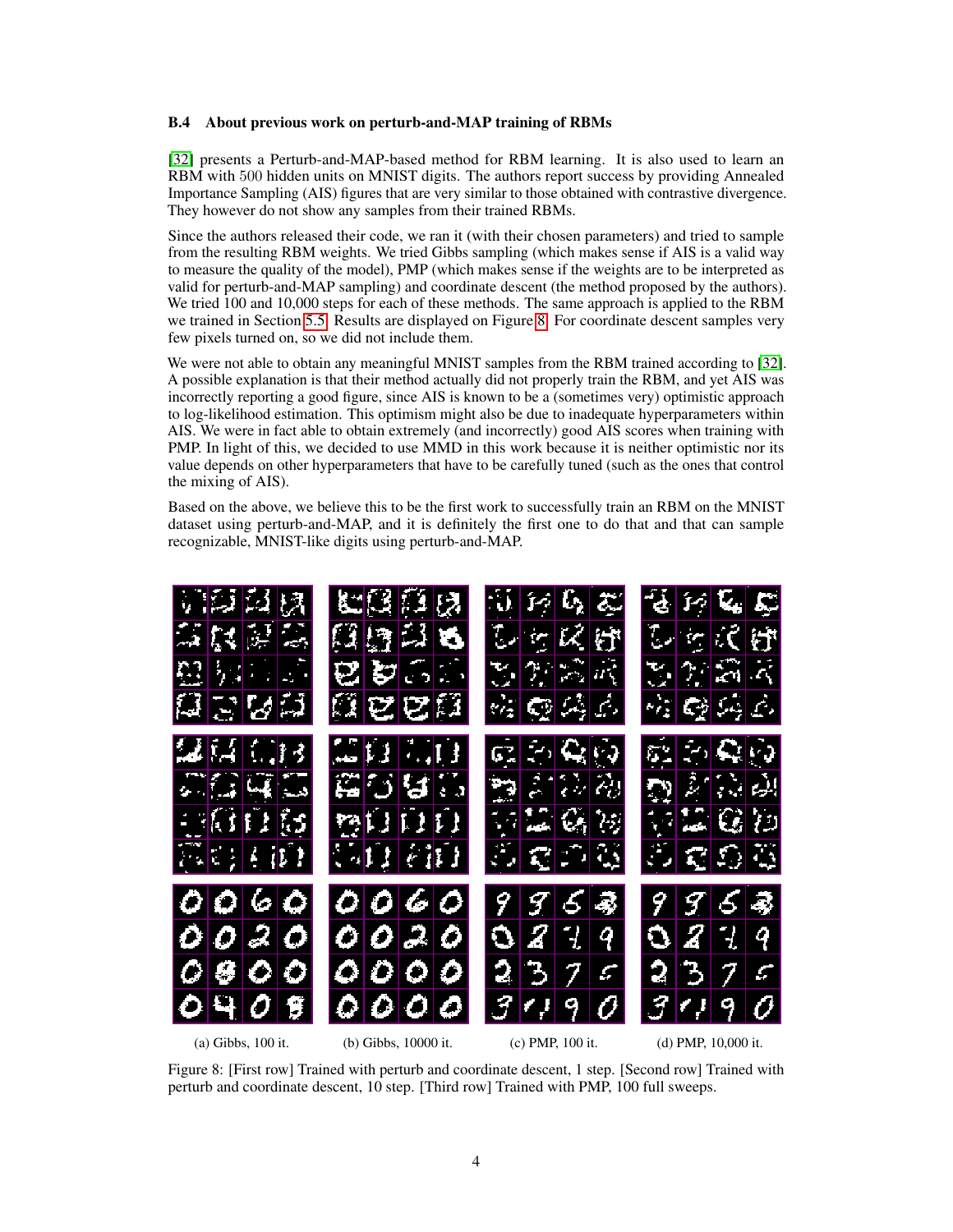# <span id="page-17-0"></span>C Max-product updates for Ising models, RBM, OR and AND factors

We derive efficient and numerically robust max-product update equations for Ising and RBM models, as well as for the OR and AND factors used in the Section [5.6.](#page-8-0)

#### C.1 Ising models

We consider a binary Ising model over  $n$  binary variables with energy:

<span id="page-17-2"></span>
$$
E(x) = -\frac{1}{2}x^T W x - b^T x, \ \forall x \in \{0, 1\}^n.
$$
 (5)

This energy defines a probability  $p(x) = \frac{1}{Z}e^{-E(x)}$ , where Z is the partition function. By factorizing this probability over the nodes and edges of the Ising graph, we observe that two different potentials are involved: (a) joint potentials  $\phi_{ij}(x_i, x_j) = \exp(w_{ij} x_i x_j)$   $\forall i, j$  and (b) unaries potentials  $\theta_i(x_i) = \exp(b_i x_i)$   $\forall i$ . It then holds:

$$
p(x) = \frac{1}{Z} \prod_i \theta_i(x_i) \prod_{i \neq j} \phi_{ij}(x_i, x_j).
$$

**BP updates:** The max-product update [\[3\]](#page-10-17) for the message going from the *i*th to the *j*th variable (only defined for  $j \neq i$ ) is defined as:

$$
m_{i\to j}(x_j) \propto \max_{x_i \in \{0,1\}} \left\{ \theta_i(x_i) \phi_{ij}(x_i, x_j) \prod_{k \neq j} m_{k \to i}(x_i) \right\}, \ \forall x_j \in \{0,1\},\
$$

which is equivalent to saying that

$$
m_{i\to j}(x_j) \propto \max\left\{\theta_i(0)\phi_{ij}(0,x_j)\prod_{k\neq j}m_{k\to i}(0), \ \theta_i(1)\phi_{ij}(1,x_j)\prod_{k\neq j}m_{k\to i}(1)\right\}.
$$

After running max-product for a fixed number of iterations, the beliefs are computed via:

$$
b(x_i) \propto \theta_i(x_i) \prod_k m_{k \to i}(x_i),
$$

and we assign each variable to the value with larger belief.

For numerical stability, we first normalize the messages such that:

<span id="page-17-1"></span> $\max(m_{i\to i}(0), m_{i\to i}(1)) = 1, \forall i, j.$ 

Second, we map messages to the log-space and observe that, because of the above normalization, both  $m_{i\rightarrow j}(0)$  and  $m_{i\rightarrow j}(1)$  can be derived from a single message  $n_{i\rightarrow j}$  defined as:

$$
n_{i \to j} := \log(m_{i \to j}(1)) - \log(m_{i \to j}(0))
$$
  
\n
$$
= \max \left\{ \sum_{k \ne j} \log m_{k \to i}(0), \ b_i + w_{ij} + \sum_{k \ne j} \log m_{k \to i}(1) \right\}
$$
  
\n
$$
- \max \left\{ \sum_{k \ne j} \log m_{k \to i}(0), \ b_i + \sum_{k \ne j} \log m_{k \to i}(1) \right\}
$$
  
\n
$$
= \max \left\{ 0, \ b_i + w_{ij} + \sum_{k \ne j} (\log m_{k \to i}(1) - \log m_{k \to i}(0)) \right\}
$$
  
\n
$$
- \max \left\{ 0, \ b_i + \sum_{k \ne j} (\log m_{k \to i}(1) - \log m_{k \to i}(0)) \right\}
$$
  
\n
$$
= \max \left\{ 0, \ b_i + w_{ij} + \sum_{k \ne j} n_{k \to i} \right\} - \max \left\{ 0, \ b_i + \sum_{k \ne j} n_{k \to i} \right\}.
$$
 (6)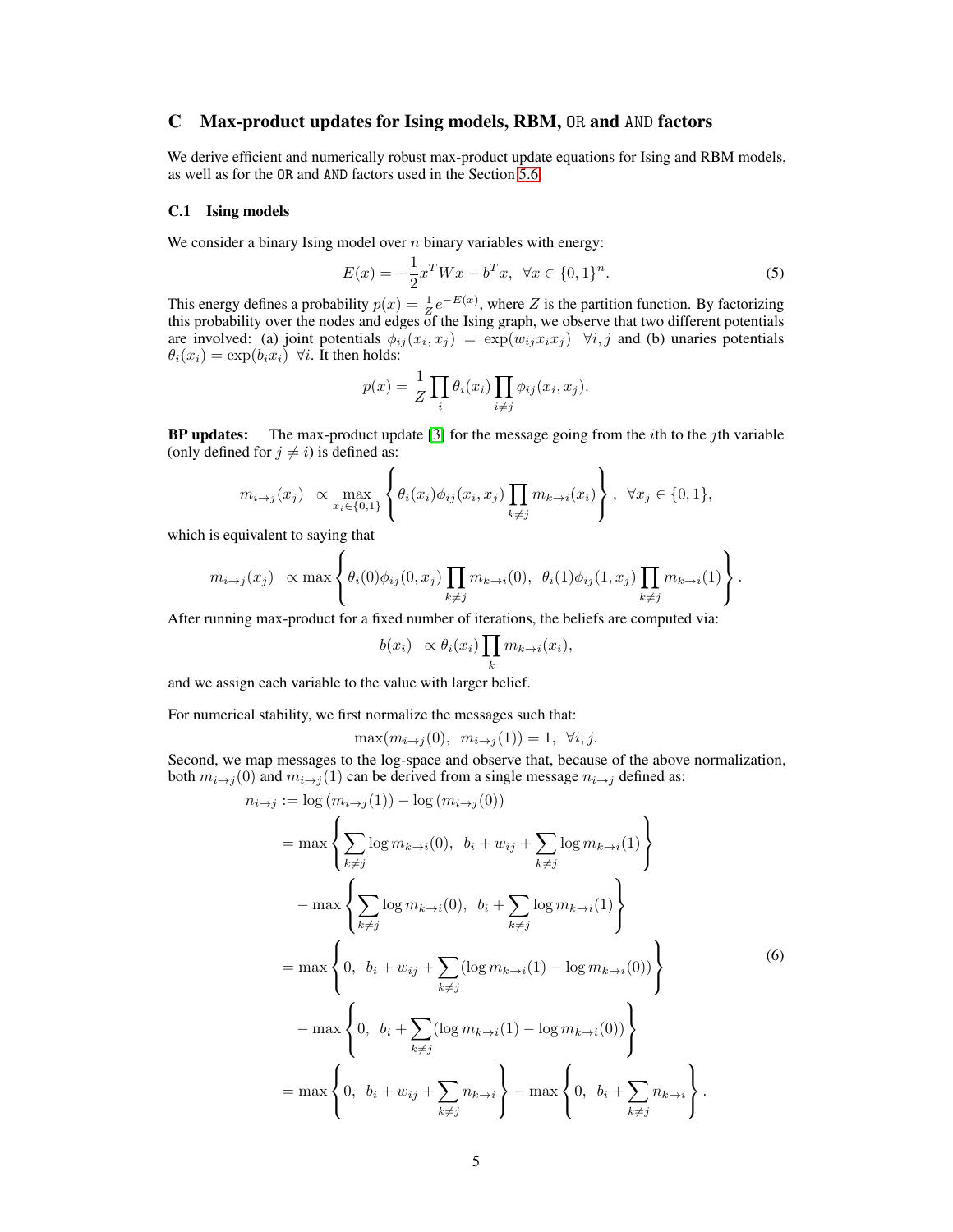In addition, the MAP assignment is derived as follows:

$$
x_i = 1 \text{ if } b_i + \sum_{k \neq i} n_{k \to i} \ge 0 \text{ and } x_i = 0 \text{ o.w.}
$$

For computational efficiency we define  $N \in \mathbb{R}^{n \times n}$  such that  $N_{ij} = n_{i \to j}$  with  $N_{ii} = 0$  and we observe that Eq. [\(6\)](#page-17-1) can be expressed as:

$$
P = N^{T}1_{n}1_{n}^{T} - N^{T} + b1_{n}^{T}
$$
  

$$
N = \max(0_{n \times n}, P + W) - \max(0_{n \times n}, P).
$$

where  $1_n \in \mathbb{R}^{n \times 1}$  and  $0_{n \times n} \in \mathbb{R}^{n \times n}$  are a vector (resp. a matrix) of 1s (resp. 0).

#### C.2 Restricted Boltzmann machine

The energy of a binary RBM is  $E(v, h) = -h^T W v - b^T h - c^T v$ . The max-product updates in log-space can be derived similarly to the above. We now define  $n_{HV}$  (resp.  $n_{VH}$ ) the messages going from the hidden variables to the visible ones (resp. from the visible to the hidden). We obtain:

$$
n_{i\to j}^{HV} = \max\left\{0, b_i + w_{ij} + \sum_{k\neq j} n_{k\to i}^{VH}\right\} - \max\left\{0, b_i + \sum_{k\neq j} n_{k\to i}^{VH}\right\}
$$

#### C.3 Max-product updates for OR and AND factors

We finally consider the OR and AND factors involved in Section [5.6.](#page-8-0) The bottom variable of an OR factor is 1 if and only if at least one variable is 1. The bottom variable of an AND factor is 1 if and only if all the variable are 1. In our experiments we only consider AND factor with two top-level variables.



Figure 9: Factor graph for an OR factor [left] and an AND factor with two top-level variables [right].

**Notations:** We note  $m_{f\to c}(x_c) > 0$  (resp.  $m_{c\to f}(x_c) > 0$ ) the message in real space going from a factor f to a binary variable c with value  $x_c \in \{0,1\}$  (resp. from a variable c with value  $x_c$  to a factor f). We map messages to log space by defining  $n_{f\to c} = \log(m_{f\to c}(1)) - \log(m_{f\to c}(0))$ .

AND factor, forward pass: We derive herein the expression of the message going from the AND factor to the top variable  $t_1$ . By definition it holds

$$
\begin{cases} m_{f \to t_1}(1) = \max\{m_{b \to f}(1) \ m_{t_2 \to f}(1), \ m_{b \to f}(0) \ m_{t_2 \to f}(0)\} \\ m_{f \to t_1}(0) = \max\{m_{b \to f}(0) \ m_{t_2 \to f}(0), \ m_{b \to f}(0) \ m_{t_2 \to f}(1)\} \end{cases}
$$

It consequently holds:

$$
n_{f \to t_1} = \max\{\log m_{b \to f}(1) + \log m_{t_2 \to f}(1), \log m_{b \to f}(0) + \log m_{t_2 \to f}(0)\}\
$$
  
- 
$$
\max\{\log m_{b \to f}(0) + \log m_{t_2 \to f}(0), \log m_{b \to f}(0) + \log m_{t_2 \to f}(1)\}\
$$
  
= 
$$
\max\{n_{b \to f} + n_{t_2 \to f}, 0\} - \max\{n_{t_2 \to f}, 0\}
$$

A similar expression hols for  $n_{f \to t_2}$ .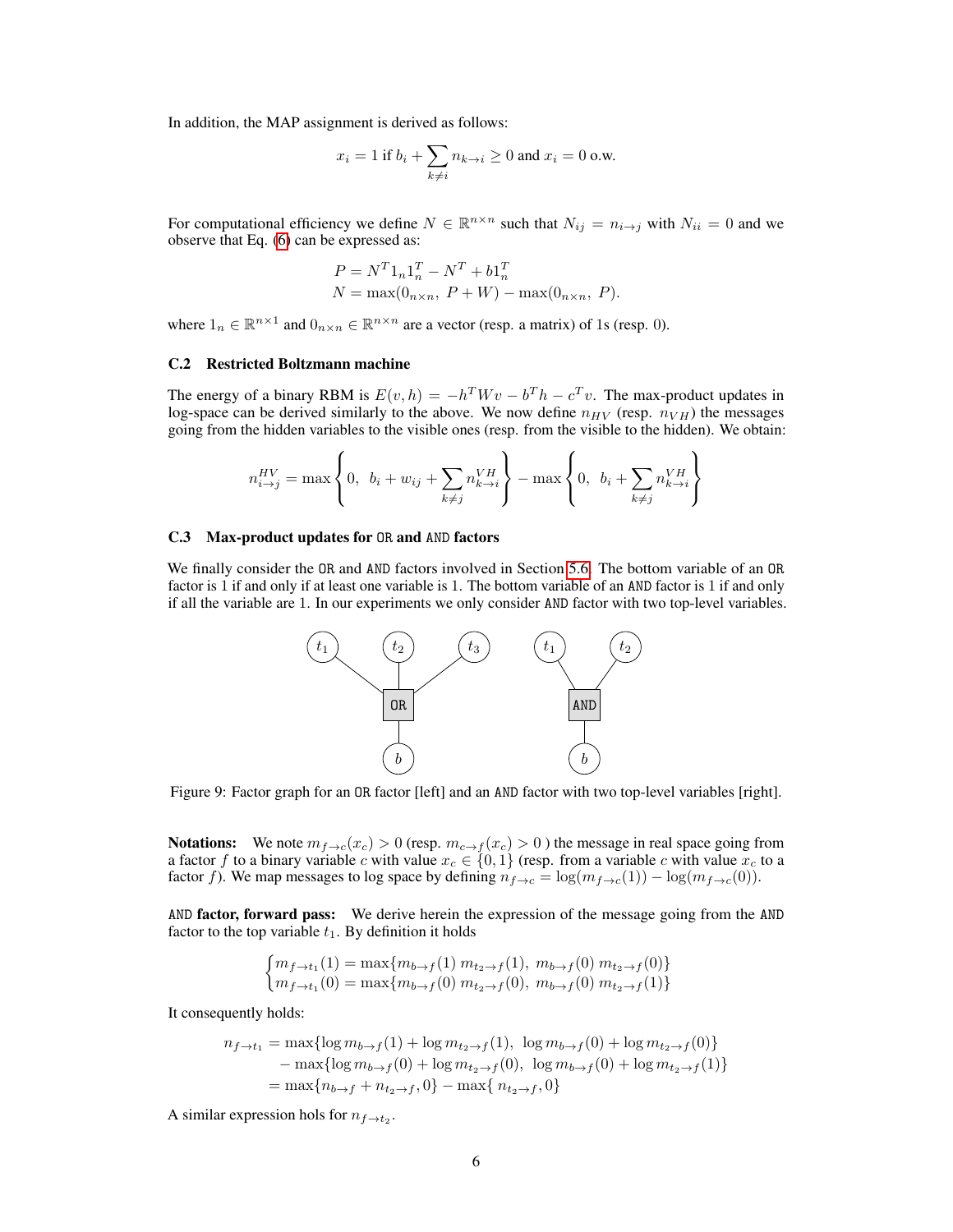AND **factor, backward pass:** We consider herein the message going from the AND factor to the bottom variable b. By definition, we have:

$$
\begin{cases} m_{f \to b}(1) = m_{t_1 \to f}(1) m_{t_2 \to f}(1) \\ m_{f \to b}(0) = \max\{m_{t_1 \to f}(0) m_{t_2 \to f}(0), m_{t_1 \to f}(0) m_{t_2 \to f}(1), m_{t_1 \to f}(1) m_{t_2 \to f}(0)\}\end{cases}
$$

It consequently holds:

$$
n_{f \to b} = \min\{n_{t_1 \to f} + n_{t_2 \to f}, n_{t_1 \to f}, n_{t_2 \to f}\}
$$

OR factor, forward pass: We now consider the messages going from the OR factor to the top variables. To this end, we need to consider the variable with the largest incoming message separately. Let us assume that  $m_{t_1\to f} = \max_i \{m_{t_i\to f}\}\$  and that  $m_{t_2\to f} = \max_{i>1} \{m_{t_i\to f}\}\$ . For  $i > 1$  we have

$$
\begin{cases} m_{f \to t_i}(1) = m_{b \to f}(1) \prod_{j \neq i} \max\{m_{t_j \to f}(1), m_{t_j \to f}(0)\} \\ m_{f \to t_i}(0) = \max\left\{m_{b \to f}(0) \prod_{j \neq i} m_{t_j \to f}(0), m_{b \to f}(1) m_{t_1 \to f}(1) \prod_{j \neq 1, i} \max\{m_{t_j \to f}(1), m_{t_j \to f}(0)\}\right\} \end{cases}
$$

It consequently holds:

$$
n_{f \to t_i} = n_{b \to f} + \sum_{j \neq i} \max\{0, n_{t_i \to f}\} - \max\left\{0, n_{b \to f} + n_{t_1 \to f} + \sum_{j \neq 1, i} \max\{0, n_{t_i \to f}\}\right\}
$$
  
= 
$$
\min\left\{n_{b \to f} + \sum_{j \neq i} \max\{0, n_{t_i \to f}\}, \max\{0, n_{t_1 \to f}\} - n_{t_1 \to f}\right\}.
$$

A similar reasoning for  $i = 1$  gives:

$$
n_{f \to t_1} = \min \left\{ n_{b \to f} + \sum_{j \neq 1} \max\{0, n_{t_i \to f}\}, \max\{0, n_{t_2 \to f}\} - n_{t_2 \to f} \right\}.
$$

OR factor, backward pass: We finally derive an expression for the message going from the OR factor to the bottom variable b. We also assume that  $m_{t_1 \to f} = \max_i \{m_{t_i \to f}\}.$  It then holds:

$$
\begin{cases} m_{f \to b}(1) = m_{t_1 \to f}(1) \prod_{j \neq 1} \max\{m_{t_j \to f}(1), m_{t_j \to f}(0)\} \\ m_{f \to b}(0) = \prod_j m_{t_j \to f}(0), \end{cases}
$$

from which we derive

$$
n_{f \to b} = n_{t_1 \to b} + \sum_{j \neq 1} \max\{0, n_{t_i \to f}\}.
$$

# <span id="page-19-0"></span>D LP relaxations for MAP inference

In this section, we derive efficient LP relaxations for MAP inference in Ising and RBM models. The formulations we propose are equivalent to the standard LP relaxation and produce the same exact relaxed solutions for  $x$ , but does so faster.

#### D.1 LP relaxations for Ising models

<span id="page-19-1"></span>For a fully connected binary Ising model with energy given by Eq. [\(5\)](#page-17-2), the MAP problem is defined as:

$$
\max_{x \in \{0,1\}^n} \sum_{1 \le i \ne j \le n} \frac{1}{2} w_{ij} x_i x_j + \sum_{i=1}^n b_i x_i.
$$
 (7)